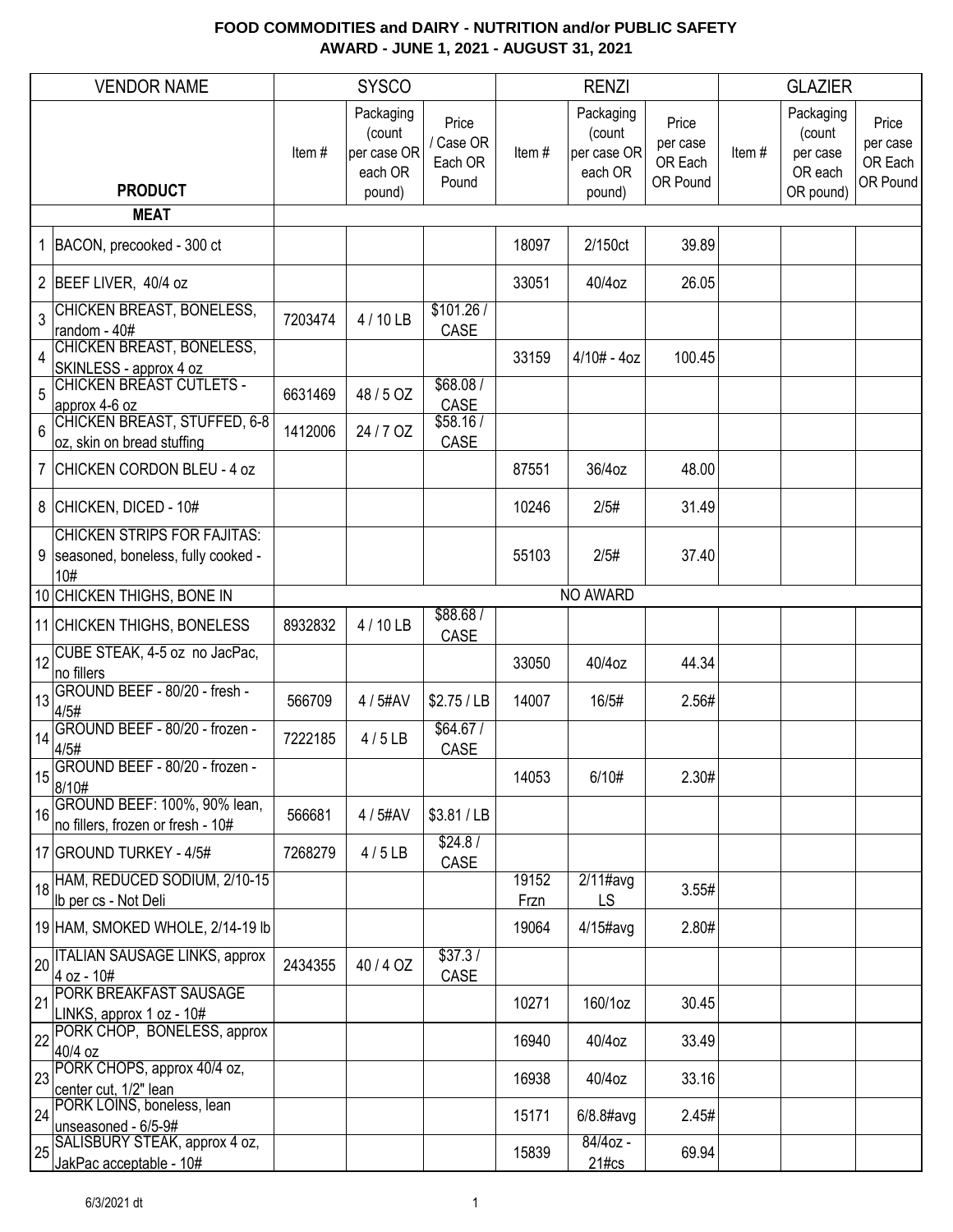|    | <b>VENDOR NAME</b>                                          |         | <b>SYSCO</b> |                  | <b>RENZI</b> |               |        | <b>GLAZIER</b> |  |
|----|-------------------------------------------------------------|---------|--------------|------------------|--------------|---------------|--------|----------------|--|
| 26 | STEW BEEF lean USDA choice,                                 |         |              |                  | 14019        | 10#           | 3.89#  |                |  |
|    | 3/4" cubes: NO jac-pac - 10#                                |         |              |                  |              |               |        |                |  |
| 27 | TOP ROUNDS, 4/8-12 lb, USDA                                 | 1111913 | $2/8 - 11#$  | \$3.52 / LB      |              |               |        |                |  |
|    | choice, trimmed, split and tied<br>TURKEY BREAST, 2/8-10lb, |         |              |                  |              |               |        |                |  |
|    | 28 premium grade, not deli, cooked,                         |         |              |                  | 54036        | $2/10\#avg$   | 3.48#  |                |  |
|    | skinless                                                    |         |              |                  |              |               |        |                |  |
|    | <b>FROZEN FOOD</b>                                          |         |              |                  |              |               |        |                |  |
|    |                                                             |         |              |                  |              |               |        |                |  |
|    | 1 BABY BACK RIBS - 16/2.25#                                 |         |              |                  | 17111        | 16/2.5#avg    | 5.62#  |                |  |
|    | BEEF PATTIES: 80% lean, 100%                                |         |              |                  |              |               |        |                |  |
|    | 2 beef, 3 patties/pound, round, paper                       |         |              |                  | 11152        | 30/5.3oz      | 32.01  |                |  |
|    | in between patties - 10#                                    |         |              |                  |              |               |        |                |  |
| 3  | <b>BREAKFAST SAUSAGE PATTIES -</b>                          |         |              |                  | 10498        | 160/1oz       | 28.95  |                |  |
|    | approx 1 oz<br><b>BREAKFAST SAUSAGE PATTIES -</b>           |         |              |                  |              |               |        |                |  |
| 4  | approx 2 oz                                                 |         |              |                  | 15245        | 80/2oz        | 29.41  |                |  |
| 5  | <b>BREAKFAST SAUSAGE PATTIES,</b>                           | 4800451 | 112/         | \$54.66/         | 23048        | 112/1.34oz    | 53.92  |                |  |
|    | <b>VEGETARIAN - 112/cs</b>                                  |         | 1.34OZ       | CASE             | <b>SPO</b>   |               |        |                |  |
|    | 6 BREADED FISH COOKED                                       |         |              |                  | 40156        | 80/3.6oz      | 45.51  |                |  |
|    | <b>BREADED FISH: uncooked, ready</b>                        |         |              | \$31.9/          | 40161        |               |        |                |  |
| 7  | to bake, NOT DEEP FRY,                                      | 5006477 | $1/10$ LB    | CASE             | <b>SPO</b>   | 46/3.6oz      | 27.49  |                |  |
| 8  | <b>BREADED FISH FILLETS - approx</b><br>4 oz                |         |              |                  | 10901        | 10#           | 33.90  |                |  |
|    | CHICKEN BREAST, BONELESS,                                   |         |              |                  |              |               |        |                |  |
| 9  | <b>SKINLESS</b>                                             |         |              |                  | 33159        | $4/10# - 4oz$ | 100.45 |                |  |
|    | CHICKEN BREASTS, approx 6.5                                 |         |              |                  |              |               |        |                |  |
|    | $10 oz$ , bone in and skin on, no backs,                    |         |              |                  |              | NO AWARD      |        |                |  |
|    | no ribs, IQF                                                |         |              |                  |              |               |        |                |  |
| 11 | CHICKEN FILLETS, BREADED -                                  |         |              |                  | 55058        | 40/4oz        | 35.70  |                |  |
|    | approx 4 oz                                                 |         |              |                  |              |               |        |                |  |
|    | 12 CHICKEN LEGS - approx 6 oz, IQF                          | 8006195 | 48 / 7.3 OZ  | \$46.05/<br>CASE |              |               |        |                |  |
|    | 13 CHICKEN NUGGET                                           |         |              |                  | 55054        | 225/.71oz     | 19.95  |                |  |
|    |                                                             |         |              |                  |              |               |        |                |  |
|    | 14 CHICKEN PATTY                                            |         |              |                  | 55377        | 2/6.62#       | 31.99  |                |  |
|    | 15 CUBED PORK                                               |         |              |                  | 17079        | 2/5#          | 24.55  |                |  |
|    |                                                             |         |              |                  |              |               |        |                |  |
|    | 16 DANISH - assorted                                        |         |              |                  | 51236        | 50/1.25oz     | 22.69  |                |  |
|    | 17 DICED TURKEY                                             |         |              |                  | 10161        | 2/5#          | 25.99  |                |  |
|    | DINNER ROLLS - 1 oz - proof &                               |         |              |                  |              |               |        |                |  |
| 18 | bake                                                        |         |              |                  | 51196        | 150/1.25oz    | 29.99  |                |  |
|    | 19 DONUT - assorted                                         |         |              |                  | 51119        | 126/1.3oz     | 28.35  |                |  |
|    | 20 FISH NUGGETS - approx 1 oz                               |         |              |                  | 40157        | 4/5#          | 63.88  |                |  |
|    | 21 FRENCH FRIES                                             |         |              |                  | 34115        |               | 20.95  |                |  |
|    | FRENCH TOAST - SLICES, Not                                  |         | 144/1.5      | \$41.34/         |              | 6/5#          |        |                |  |
| 22 | <b>Sticks</b>                                               | 1783927 | OZ           | CASE             |              |               |        |                |  |
|    | <b>GARLIC BREAD - PRE-SLICED,</b>                           |         |              |                  |              |               |        |                |  |
| 23 | Individual - 125/bx                                         |         |              |                  | 51647        | 125/1.2oz     | 24.50  |                |  |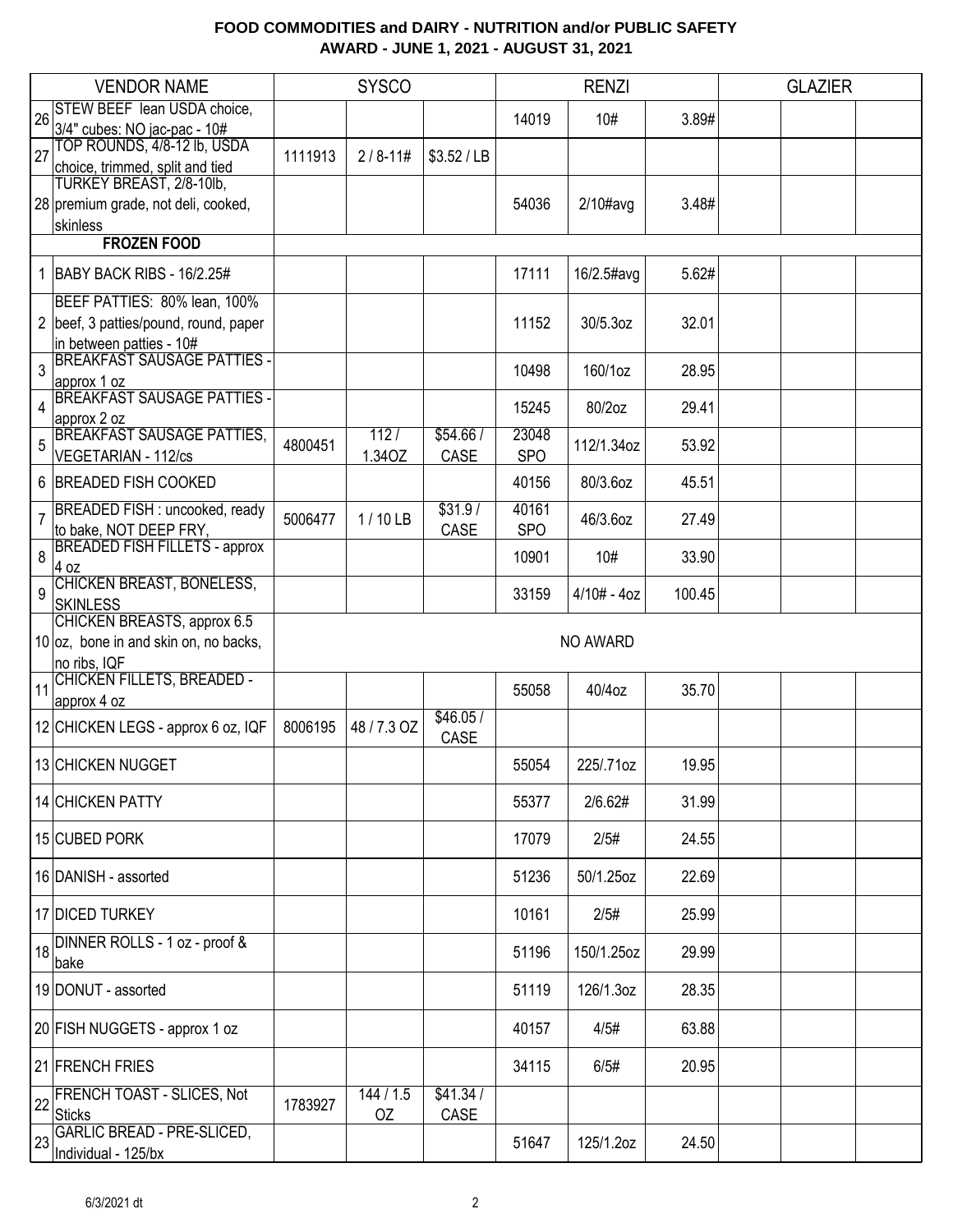|    | <b>VENDOR NAME</b>                              | <b>SYSCO</b> |             |                        | <b>RENZI</b>        |                         |       | <b>GLAZIER</b> |  |
|----|-------------------------------------------------|--------------|-------------|------------------------|---------------------|-------------------------|-------|----------------|--|
|    | 24 HASHBROWN - approx 2.25 oz                   |              |             |                        | 34210               | 240/2.25oz              | 47.98 |                |  |
|    | 25 HOT DOGS - All Beef                          |              |             |                        | 23080               | $80/2$ oz<br>$(10\#cs)$ | 30.35 |                |  |
|    | 26 HOT DOGS (approx 80 cs)                      | 1073485      | 2/5LB       | \$27.38/<br>CASE       |                     |                         |       |                |  |
|    | 27 HOT DOGS - LOW SODIUM                        |              |             |                        |                     | NO AWARD                |       |                |  |
|    | 28 HOT DOGS - TURKEY                            | 9822453      | $2/5$ IN    | \$18.75/<br>CASE       | 23099               | 160/2oz                 | 27.90 |                |  |
|    | 29 MANICOTTI - approx 3 oz                      | 1042878      | 60 / 2.75OZ | \$38.39/<br>CASE       |                     |                         |       |                |  |
|    | 30 MEATBALLS                                    |              |             |                        | 11234               | 10#                     | 25.10 |                |  |
|    | 31 MEATLOAF SLICES                              |              |             |                        | 33167               | 75/3.2oz<br>15# case    | 57.49 |                |  |
|    | 32 OMELETS - approx 1 oz                        | 9546797      | 200 / 1 OZ  | \$34.74/<br>CASE       |                     |                         |       |                |  |
|    | 33 OMELETS - approx 3 oz                        | 7360704      | 72/3.5 OZ   | \$50.09/<br>CASE       | 26044<br><b>SPO</b> | 84/3oz                  | 47.87 |                |  |
|    | 34 PANCAKES                                     |              |             |                        | 46031               | 144/1.2oz               | 25.99 |                |  |
| 35 | <b>PANCAKES - BUTTERMILK -</b><br>approx 1.2 oz |              |             |                        | 46001               | 144/1.3oz               | 21.40 |                |  |
|    | 36 PEPPERONI: sliced                            |              |             |                        | 32067               | 10#                     | 34.96 |                |  |
|    | 37 PIE SHELLS - 10" - Unbaked                   |              |             |                        | 48006               | 20ct                    | 23.95 |                |  |
| 38 | PIZZA, CHEESE, 5" ROUND -<br>approx 5 oz        |              |             |                        | 80010               | 60ct                    | 49.98 |                |  |
| 39 | PIZZA CRUST, sheet pan - approx<br>24 oz        |              |             |                        | 38713               | 12/24oz                 | 20.00 |                |  |
| 40 | PIZZA CRUST, sheet pan - approx<br>44 oz        |              |             |                        | 37807               | 10/43oz                 | 25.00 |                |  |
|    | 41 PIZZA TOPPING, SAUSAGE                       |              |             |                        | 10489               | 4/5#                    | 53.49 |                |  |
|    | 42 POPCORN CHICKEN, Plain                       |              |             |                        | 55121               | 2/5#                    | 27.99 |                |  |
| 43 | PORK BBQ RIBETTES, cooked,<br>approx 3-4 oz     |              |             |                        | 33024               | 75/3.2oz                | 60.75 |                |  |
|    | 44 PORK BUTT, BONE IN, 8-12#                    | 6046789      | 4/2 PC      | \$1.5/LB               |                     |                         |       |                |  |
|    | <b>PORK BOSTON BUTT, BONE IN,</b><br>65#        |              |             |                        |                     | NO AWARD                |       |                |  |
|    | 46 POTATOES, CUBED (to pan fry)                 |              |             |                        | 34109               | 4/5#                    | 29.45 |                |  |
|    | 47 PULLED TURKEY                                |              |             |                        | 52031               | 2/5#                    | 40.74 |                |  |
|    | 48 RAVIOLI, MEAT                                | 2467629      | 3/3LB       | \$25.14/<br>CASE       |                     |                         |       |                |  |
|    | 49 RAVIOLI, CHEESE                              | 2467637      | 3/3LB       | \$25.13/<br>CASE       |                     |                         |       |                |  |
|    | 50 STEAK UM                                     |              |             |                        | 33168               | 56/3oz                  | 38.70 |                |  |
|    | 51 SWEET POTATO FRIES                           |              |             |                        | 34120               | 6/2.5#                  | 29.89 |                |  |
|    | 52 STUFFED SHELLS - approx 2 oz                 | 1948512      | 96 / 20Z    | \$42.2/<br><b>CASE</b> |                     |                         |       |                |  |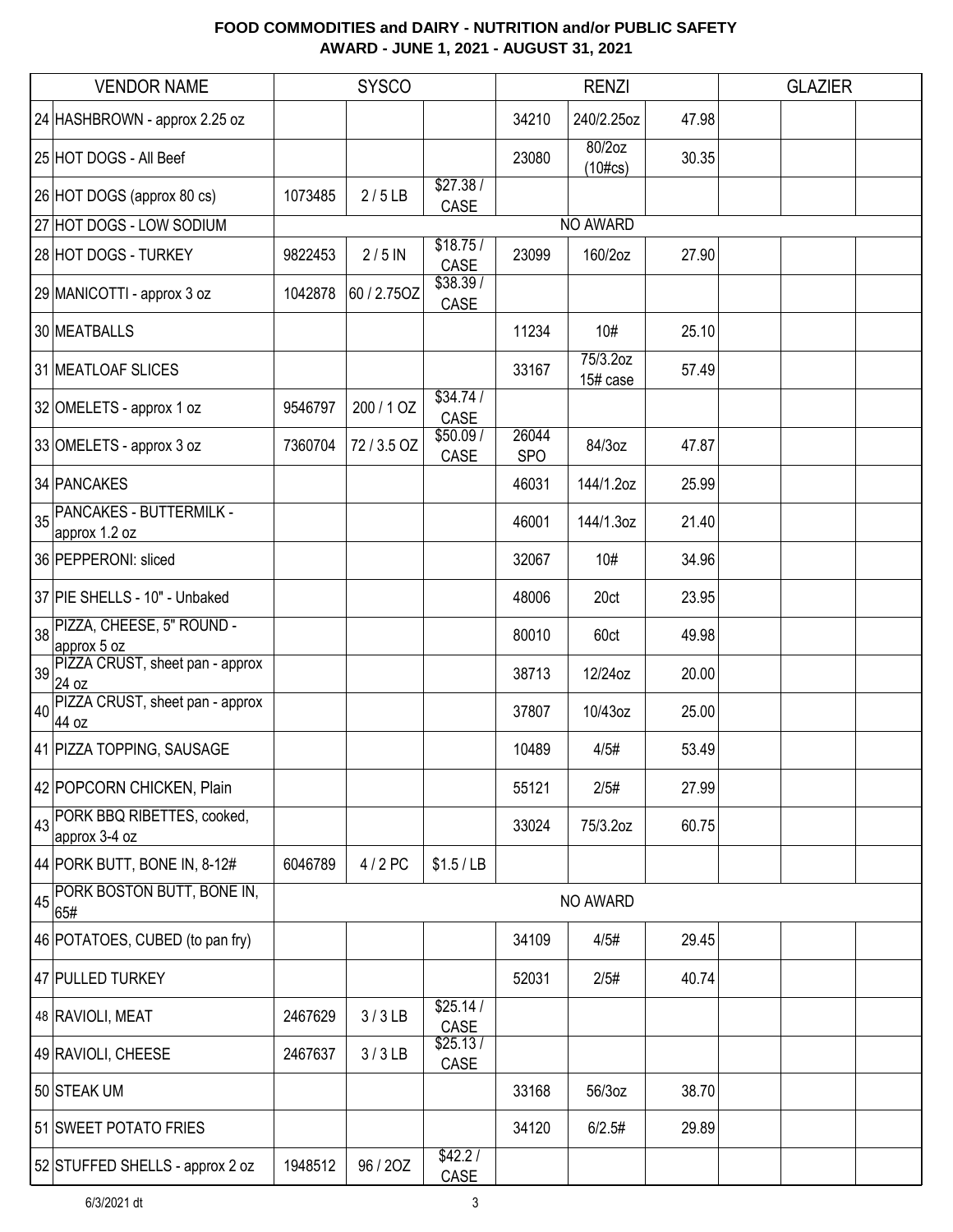|    | <b>VENDOR NAME</b>                             |         | <b>SYSCO</b> |                  |                     | <b>RENZI</b>                 |       | <b>GLAZIER</b> |
|----|------------------------------------------------|---------|--------------|------------------|---------------------|------------------------------|-------|----------------|
|    | 53 TATOR TOT - approx 1 oz                     |         |              |                  | 34039               | 6/5#                         | 44.25 |                |
|    | 54 TURKEY, WHOLE - raw, frozen                 | 1857309 | 2/20-24#     | \$1.38 / LB      |                     |                              |       |                |
|    | 55 TURKEY BREAST - raw, frozen                 |         |              |                  | 52036               | $2/11$ #avg                  | 3.15# |                |
| 56 | <b>UNBREADED FISH FILLETS -</b><br>approx 4 oz | 450338  | 1/10LB       | \$33.32/<br>CASE | 10662<br><b>SPO</b> | 2/4oz 10#<br><b>UPC#1002</b> | 3.05# |                |
| 57 | UNBREADED VEAL PATTY -<br>approx 4 oz          | 2590222 | $1/10$ LB    | \$47.04/<br>CASE |                     |                              |       |                |
|    | 58 VEGGIE BURGER, regular                      | 2023125 | 48 / 3.40Z   | \$62.08/<br>CASE |                     |                              |       |                |
|    | 59 VEGGIE BURGER, southwestern                 | 9349960 | 48 / 3.4 OZ  | \$57.99/<br>CASE | 11075<br><b>SPO</b> | 48/3.4oz                     | 51.85 |                |
|    | 60 WAFFLES                                     |         |              |                  | 46009               | 144/1.23oz                   | 18.85 |                |
|    | 61 WRAPS - 12"                                 |         |              |                  | 60048               | 6/12ct                       | 15.87 |                |
|    | <b>FISH</b>                                    |         |              |                  |                     |                              |       |                |
|    | 1 TUNA FISH - 12 oz                            | 7045083 | 24 / 12 OZ   | \$75.01/<br>CASE | 43232<br><b>SPO</b> | 24/12oz in<br>water          | 68.95 |                |
|    | 2 TUNA FISH - 66.5 oz                          |         |              |                  | 64025               | 6/66.5oz in<br>water         | 41.40 |                |
|    | <b>EGGS</b>                                    |         |              |                  |                     |                              |       |                |
|    | 1 EGG PATTIES - 1 oz - frozen                  |         |              |                  | 27062               | 144/1oz                      | 22.56 |                |
|    | 2 EGG PATTIES - 1.5 oz - frozen                |         |              |                  | 27049               | 120/1.5oz                    | 27.42 |                |
|    | 3 EGG PATTIES - 1.75 oz - frozen               |         |              |                  | 27092               | 144/1.75oz                   | 37.35 |                |
|    | 4 EGG PATTIES - 2 oz - frozen                  |         |              |                  | 27093               | 100/2oz                      | 28.18 |                |
|    | 5 FRESH EGGS - LARGE - 15/doz                  |         |              |                  | 28006               | 15doz                        | 16.40 |                |
|    | 6 FRESH EGGS - LARGE - 30/doz                  |         |              |                  | 28028               | Medium<br>30doz              | 34.80 |                |
|    | 7   PASTEURIZED EGGS - 15/2#                   |         |              |                  | 27048               | 15/2#                        | 50.45 |                |
|    | 8 PEELED HARD COOKED - 25#                     |         |              |                  | 28108               | 25#                          | 49.86 |                |
|    | <b>PASTA &amp; GRAINS</b>                      |         |              |                  |                     |                              |       |                |
|    | 1 BARLEY                                       | 4487633 | 24 / 1 LB    | \$22.06/<br>CASE | 78309<br><b>SPO</b> | 24/1#                        | 20.79 |                |
|    | 2 CASSEROLE ELBOW NOODLES                      |         |              |                  | 76884               | 2/10#                        | 21.25 |                |
|    | 3 EGG NOODLES                                  |         |              |                  | 84082               | 1/10#                        | 14.49 |                |
|    | 4 ELBOW MACARONI                               |         |              |                  | 84073               | 20#                          | 18.55 |                |
|    | 5  LASAGNA NOODLES                             |         |              |                  | 76879               | 12/1#                        | 15.05 |                |
|    | 6   RICE, BROWN - par boil - 25#               | 3939380 | $1/25$ LB    | \$16.27/<br>CASE |                     |                              |       |                |
|    | 7   RICE - par boil - $25#$                    |         |              |                  | 66014               | 25#                          | 15.99 |                |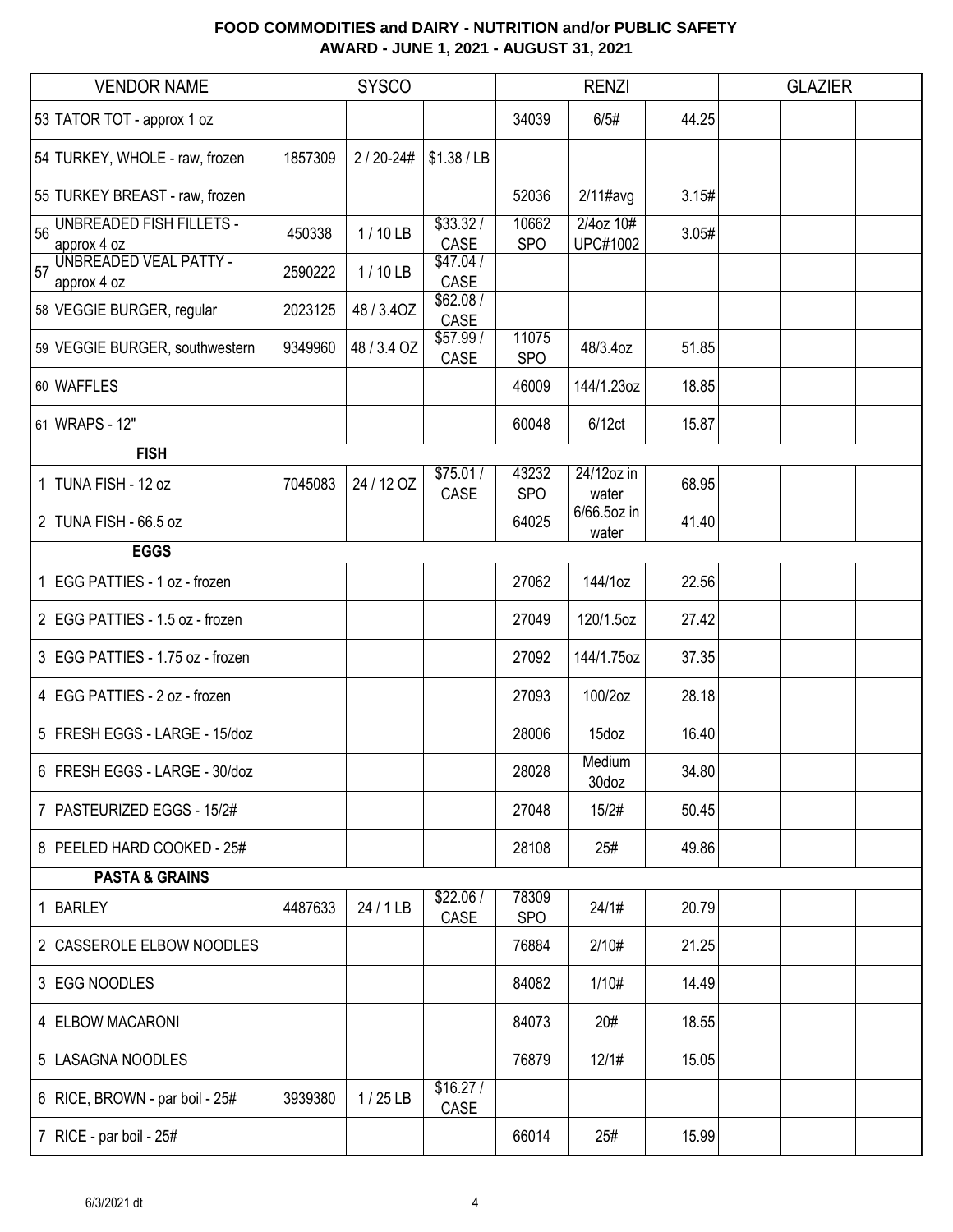|    | <b>VENDOR NAME</b>                                |         | <b>SYSCO</b> |                  |                     | <b>RENZI</b> |       | <b>GLAZIER</b> |  |
|----|---------------------------------------------------|---------|--------------|------------------|---------------------|--------------|-------|----------------|--|
|    | 8   RICE - par boil - 50#                         | 4323366 | $1/50$ LB    | \$28.93/<br>CASE |                     |              |       |                |  |
|    | 9   ROTINI - tricolor                             |         |              |                  | 76882               | 2/10#        | 25.49 |                |  |
|    | 10 ROTINI - plain                                 |         |              |                  | 84083               | 20#          | 19.99 |                |  |
|    | 11 SHELLS - Medium Size                           |         |              |                  | 76913               | 20#          | 20.98 |                |  |
|    | 12 SPAGHETTI                                      |         |              |                  | 84072               | 20#          | 19.75 |                |  |
|    | $13$ ZITI                                         |         |              |                  | 84074               | 2/10#        | 20.05 |                |  |
|    | <b>BAKING PRODUCTS</b>                            |         |              |                  |                     |              |       |                |  |
|    | 1 BAKING COCOA                                    |         |              |                  | 92337               | 6/5#         | 96.88 |                |  |
|    | 2 BAKING POWDER                                   |         |              |                  | 68064               | 6/5#         | 39.99 |                |  |
|    | 3 BAKING SODA                                     |         |              |                  | 68058               | 24/1#        | 17.66 |                |  |
|    | 4 CANOLA OIL                                      |         |              |                  | 30088               | $6/1$ gal    | 52.45 |                |  |
|    | 5 COCONUT: unsweetened                            | 4510921 | 5/2LB        | \$26.43/<br>CASE |                     |              |       |                |  |
|    | 6 CORN STARCH                                     |         |              |                  | 91369               | 24/1#        | 17.89 |                |  |
|    | 7 $ CRAISINS - 5#$                                |         |              |                  | 73094               | 5#           | 19.45 |                |  |
|    | 8 CRAISINS - 10#                                  | 6889125 | 1/10LB       | \$25.23/<br>CASE |                     |              |       |                |  |
|    | $9$ FLOUR - 25#                                   |         |              |                  | 10820               | 2/25#        | 15.75 |                |  |
|    | 10 FLOUR - 50#                                    |         |              |                  | 10864               | 50#          | 15.94 |                |  |
|    | 11 PEANUT BUTTER CHIPS - 25#                      |         |              |                  | 75071<br><b>SPO</b> | 25#          | 93.50 |                |  |
| 12 | <b>SEMI-SWEET CHOCOLATE</b><br><b>CHIPS - 25#</b> |         |              |                  | 92210               | 25#          | 49.45 |                |  |
|    | 13 SHORTENING                                     |         |              |                  | 10954               | 50#          | 57.97 |                |  |
|    | 14 SUGAR, BROWN - $2#$                            |         |              |                  | 11183               | 12/2#        | 27.80 |                |  |
|    | 15 SUGAR, BROWN - 50#                             |         |              |                  | 67009               | 50#          | 39.90 |                |  |
|    | 16 SUGAR, CONFECTIONERY - 2#                      |         |              |                  | 92205               | 12/2#        | 26.99 |                |  |
|    | 17 SUGAR, CONFECTIONERY - 50#                     |         |              |                  | 67007               | 50#          | 39.95 |                |  |
|    | 18 SUGAR, GRANULATED - 5#                         |         |              |                  | 68393               | 10/4#        | 31.99 |                |  |
|    | 19 SUGAR, GRANULATED - 50#                        |         |              |                  | 68395               | 50#          | 34.65 |                |  |
|    | 20 VANILLA EXTRACT - 32 oz                        | 5239389 | 6/32 OZ      | \$33.22/<br>CASE |                     |              |       |                |  |
|    | 21 VANILLA EXTRACT - Gal                          |         |              |                  | 96205               | 4/1gal       | 40.69 |                |  |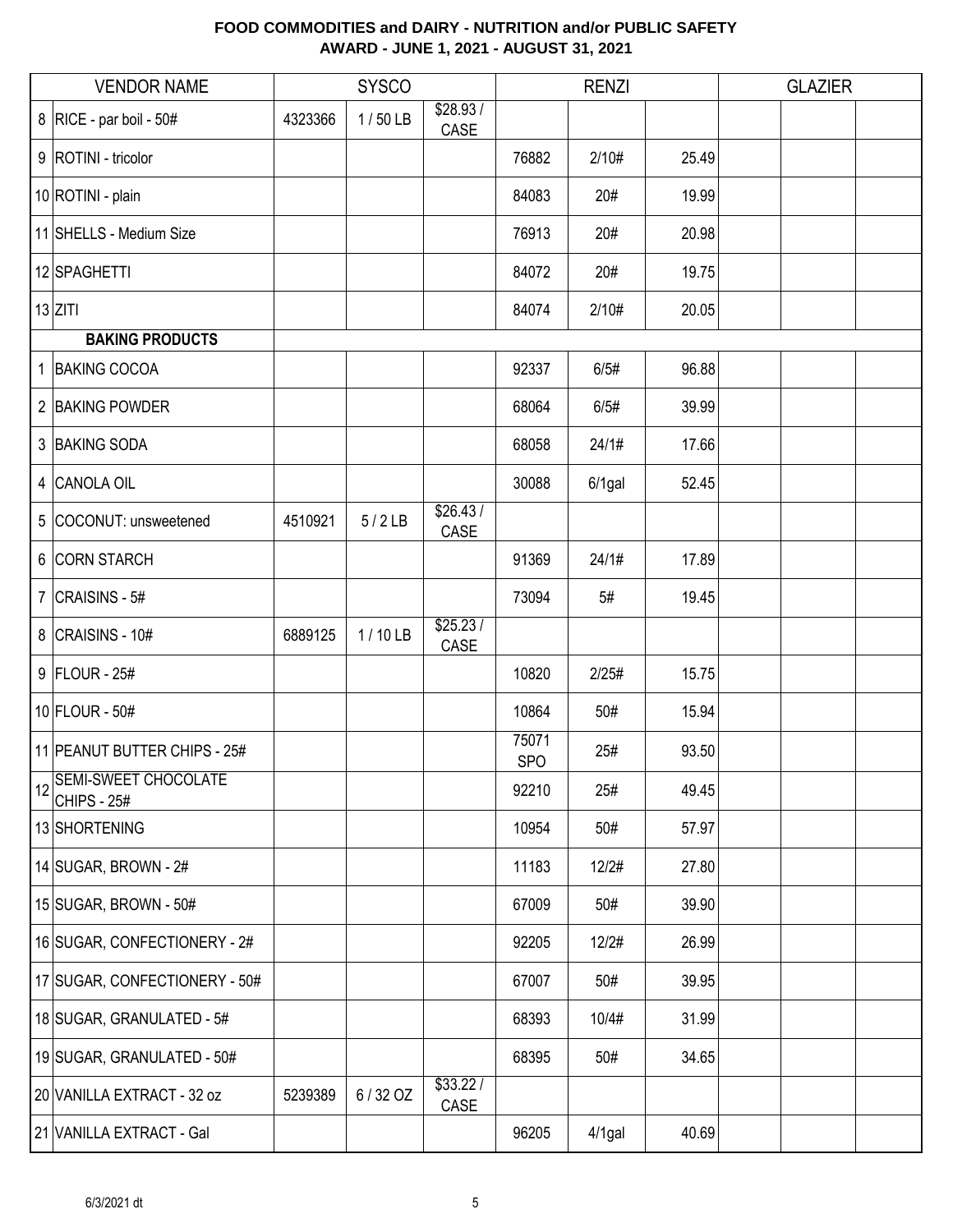|    | <b>VENDOR NAME</b>                                      |         | <b>SYSCO</b> |                   |                     | <b>RENZI</b>     |       | <b>GLAZIER</b> |  |
|----|---------------------------------------------------------|---------|--------------|-------------------|---------------------|------------------|-------|----------------|--|
|    | 22 VEGETABLE OIL - Gal                                  | 4119061 | 6/1 GAL      | \$57.64/<br>CASE  |                     |                  |       |                |  |
|    | 23 WALNUTS                                              |         |              |                   | 92353               | 5#<br>halves/pcs | 44.66 |                |  |
|    | <b>INDIVIDUAL / BULK CEREALS</b>                        |         |              |                   |                     |                  |       |                |  |
|    | 1   BRAN FLAKES - Individual - 1 oz                     |         |              |                   | 75488<br><b>SPO</b> | 96/1oz           | 27.77 |                |  |
|    | 2 BRAN FLAKES - Bulk - 35 oz                            | 6709414 | 4/35 OZ      | \$17.06/<br>CASE  | 92331<br><b>SPO</b> | 4/35oz           | 15.45 |                |  |
|    | 3 CHEERIOS - Individual - 1 oz                          |         |              |                   | 84160               | 96/1oz           | 23.62 |                |  |
|    | 4 CHEERIOS - Bulk - 29 oz - 35 oz                       |         |              |                   | 76254               | 4/35oz           | 15.79 |                |  |
| 5  | <b>CINNAMON TOASTIES - Individual</b><br>$1$ oz         |         |              |                   | 84065               | 96/1oz           | 23.62 |                |  |
| 6  | <b>CINNAMON TOASTIES - Bulk - 32</b><br>oz - 35 oz      |         |              |                   | 92334<br><b>SPO</b> | 4/35oz           | 18.99 |                |  |
|    | 7 CORN FLAKES - Individual - 1 oz                       | 4044640 | 96 / 3/4 OZ  | \$41.47/<br>CASE  | 76496<br><b>SPO</b> | 96/1oz           | 26.94 |                |  |
| 8  | CORN FLAKES - Bulk - 32 oz - 35<br>l OZ                 |         |              |                   | 76255               | 4/35oz           | 14.25 |                |  |
| 9  | CREAM OF WHEAT - Bulk - 28 oz -<br>35 oz                | 8562639 | 12/28 OZ     | \$33.81/<br>CASE  |                     |                  |       |                |  |
| 10 | CREAM OF WHEAT - Individual - 1<br>0Z                   |         |              |                   |                     | NO AWARD         |       |                |  |
| 11 | <b>FROSTED FLAKES - Individual - 1</b><br>l OZ          |         |              |                   | 10522               | 96/1oz           | 30.80 |                |  |
| 12 | FROSTED FLAKES - Bulk - 35 oz -<br>45 oz                | 6781587 | 4/35 OZ      | \$18.76/<br>CASE  | 92321<br><b>SPO</b> | 4/32oz           | 14.99 |                |  |
|    | 13 OATMEAL - Individual - 1 oz                          |         |              |                   | 76593               | 48/1oz           | 10.55 |                |  |
|    | 14 QUICK OATS - 35 oz - 45 oz                           |         |              |                   | 85522               | 12/42oz          | 31.95 |                |  |
|    | 15 RAISIN BRAN - Individual - 1 oz                      | 4044624 | 96 / 1.25OZ  | \$41.47/<br>CASE  | 10519<br><b>SPO</b> | 96/1oz           | 22.60 |                |  |
|    | 16 RAISIN BRAN - Bulk - 35 oz                           |         |              |                   | 76243               | 4/35oz           | 17.29 |                |  |
|    | 17 SPECIAL K - Individual - 1 oz                        |         |              |                   | 84026               | 96/1oz           | 35.15 |                |  |
|    | 18 RICE CRISPIES - Individual - 1 oz                    |         |              |                   | 10634               | 96/1oz           | 25.85 |                |  |
|    | $\frac{1}{19}$ RICE CRISPIES - Bulk - 32 oz - 35<br> OZ |         |              |                   | 76256               | 4/35oz           | 16.65 |                |  |
| 20 | SHREDDED WHEAT - Individual - 1<br>oz - 1.2 oz          | 6199269 | 70 / 1.2 OZ  | \$40.68 /<br>CASE | 10518<br><b>SPO</b> | 96/1oz           | 25.70 |                |  |
| 21 | SHREDDED WHEAT - Bulk - 32 oz -<br>35 oz                |         |              |                   |                     | NO AWARD         |       |                |  |
| 22 | TOOTIE FRUTIES - Individual - 1<br>0Z                   |         |              |                   | 10520               | 96/1oz           | 27.90 |                |  |
|    | 23 TOOTIE FRUTIES - Bulk - 35 oz                        | 6768436 | 4 / 35 OZ.   | \$19.55/<br>CASE  | 92336<br><b>SPO</b> | 4/35oz           | 18.45 |                |  |
|    | <b>DESSERT MIXES</b>                                    |         |              |                   |                     |                  |       |                |  |
|    | 1   ANGEL FOOD CAKE - 12/1#                             | 5357559 | 6/200Z       | \$36.48/<br>CASE  |                     |                  |       |                |  |
|    | 2 APPLE PIE FILLING - #10                               |         |              |                   | 73066               | 6/#10            | 44.15 |                |  |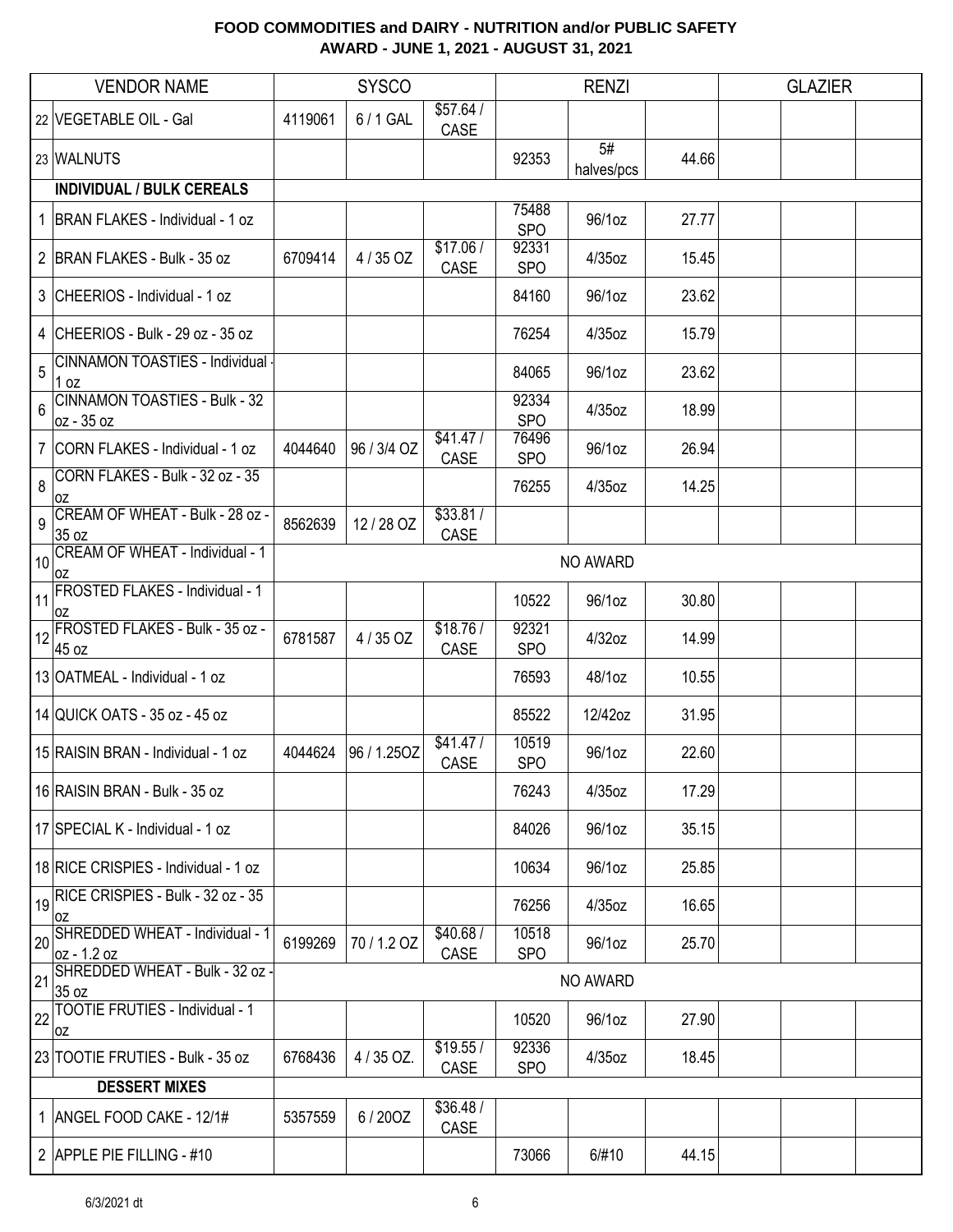|   | <b>VENDOR NAME</b>                                                     |         | <b>SYSCO</b> |                   |                     | <b>RENZI</b> |       | <b>GLAZIER</b> |  |
|---|------------------------------------------------------------------------|---------|--------------|-------------------|---------------------|--------------|-------|----------------|--|
|   | 3 BROWNIE MIX - 6/5#                                                   | 1242439 | 6/5LB        | \$28.66/<br>CASE  |                     |              |       |                |  |
|   | 4 BROWNIE MIX, Sugar Free                                              |         |              |                   |                     | NO AWARD     |       |                |  |
|   | 5 CAKE MIX, CARROT                                                     |         |              |                   | 28139               | 6/5#         | 37.85 |                |  |
|   | 6 CAKE MIX, CARROT, Sugar Free                                         |         |              |                   |                     | NO AWARD     |       |                |  |
|   | 7 CAKE MIX, CHOCOLATE                                                  | 1242985 | 6/5LB        | \$28.18/<br>CASE  |                     |              |       |                |  |
| 8 | CAKE MIX, CHOCOLATE, Sugar<br>Free                                     |         |              |                   |                     | NO AWARD     |       |                |  |
|   | 9 CAKE MIX, SPICE                                                      |         |              |                   | 28250               | 6/5#         | 30.55 |                |  |
|   | 10 CAKE MIX, YELLOW                                                    | 5301627 | 6/5LB        | \$26.11/<br>CASE  |                     |              |       |                |  |
|   | 11 CAKE MIX, WHITE                                                     | 5301601 | 6/5LB        | \$26.15/<br>CASE  |                     |              |       |                |  |
|   | 12 CAKE MIX, WHITE, Sugar Free                                         |         |              |                   |                     | NO AWARD     |       |                |  |
|   | 13 CHEESECAKE                                                          |         |              |                   | 28216               | 6/4#         | 54.75 |                |  |
|   | 14 GINGERBREAD MIX                                                     |         |              |                   | 28114               | 6/5#         | 38.90 |                |  |
|   | ICING, READY TO SPREAD:<br>15 MUST BE SHELF STABLE:<br>Chocolate - 12# |         |              |                   | 45314               | 12#          | 29.15 |                |  |
|   | ICING, READY TO SPREAD:<br>16 MUST BE SHELF STABLE: Vanilla -<br>12#   |         |              |                   | 45315               | 12#          | 29.85 |                |  |
|   | 17 ICING, CHOCOLATE, Sugar Free                                        |         |              |                   |                     | NO AWARD     |       |                |  |
|   | 18 ICING, WHITE, Sugar Free                                            |         |              |                   |                     | NO AWARD     |       |                |  |
|   | 19 MUFFIN MIX, BANANA NUT                                              |         |              |                   | 28014<br><b>SPO</b> | 6/5#         | 56.72 |                |  |
|   | 20 MUFFIN MIX, BASIC                                                   | 1242425 | 6/5LB        | \$23.83/<br>CASE  |                     |              |       |                |  |
|   | 21 MUFFIN MIX, BLUEBERRY                                               | 4664504 | 6/78 OZ      | \$80.44 /<br>CASE | 28424<br><b>SPO</b> | 6/5#         | 25.95 |                |  |
|   | 22 MUFFIN MIX, BRAN                                                    | 4044020 | 6/5LB        | \$59.36/<br>CASE  | 76608<br><b>SPO</b> | 6/5#         | 53.59 |                |  |
|   | 23 MUFFIN MIX, CORN                                                    |         |              |                   | 28217               | 6/5#         | 31.40 |                |  |
|   | 24 MUFFIN MIX, HONEY BRAN                                              | 4044020 | 6/5LB        | \$59.36/<br>CASE  | 28225<br><b>SPO</b> | 6/5#         | 46.95 |                |  |
|   | <b>COOKING PRODUCTS</b>                                                |         |              |                   |                     |              |       |                |  |
|   | 1 BEEF BASE                                                            |         |              |                   | 57719               | 12/1#        | 59.95 |                |  |
|   | 2 BEEF BASE, LOW SODIUM                                                |         |              |                   | 57716               | 12/1#        | 73.75 |                |  |
|   | 3 BEEF BROTH, LOW SODIUM                                               |         |              |                   |                     | NO AWARD     |       |                |  |
|   | 4 BISQUICK MIX                                                         |         |              |                   | 28237               | 6/5#         | 24.87 |                |  |
|   | 5 BREAD CRUMBS, ITALIAN                                                |         |              |                   | 29131               | 6/5#         | 28.95 |                |  |
|   | 6 CHICKEN BROTH                                                        |         |              |                   | 36580               | 12/48oz      | 27.15 |                |  |
|   | 7 CHICKEN BROTH, LOW SODIUM                                            | 5568241 | 12/49 OZ     | \$29.54/<br>CASE  |                     |              |       |                |  |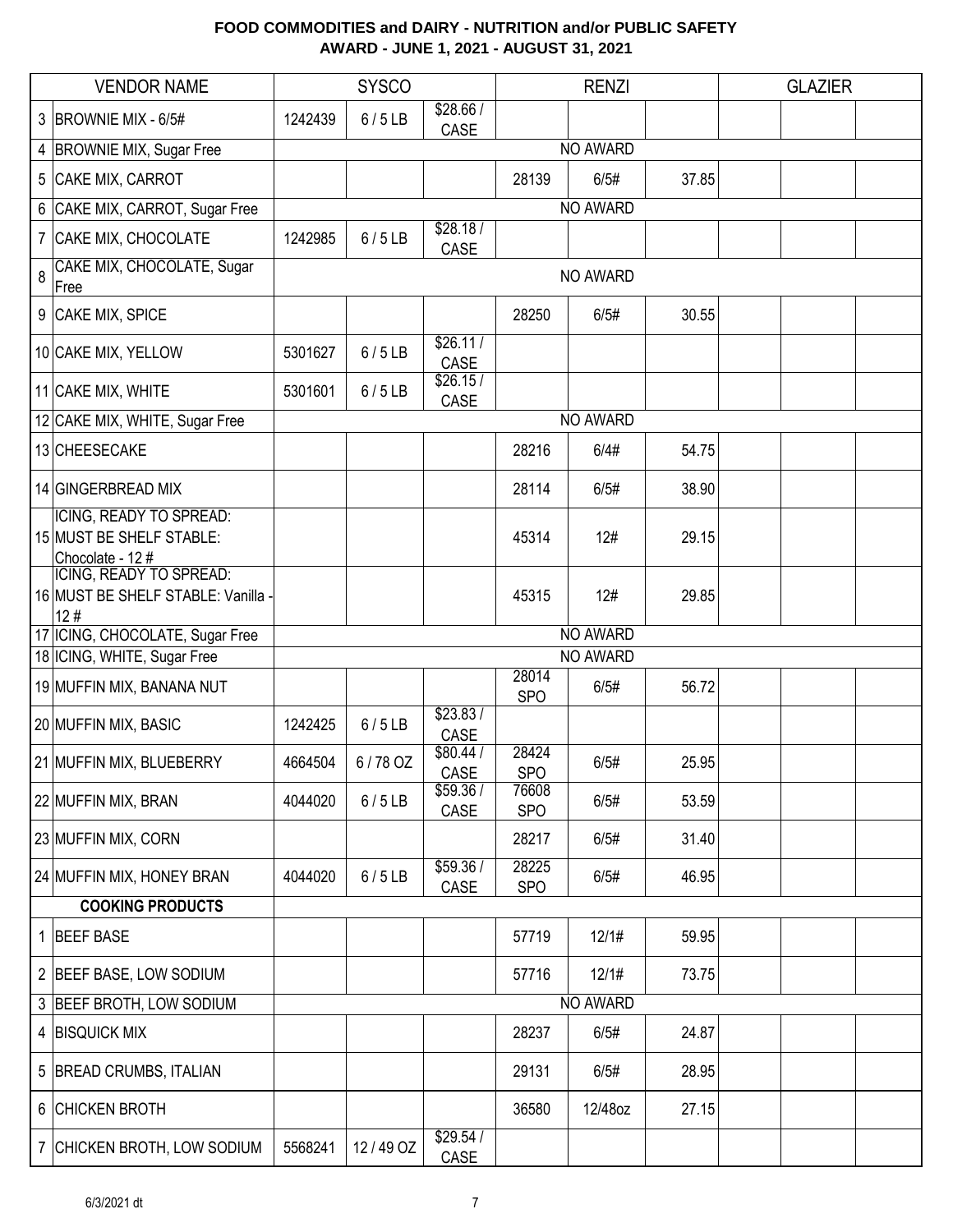|    | <b>VENDOR NAME</b>                                                | <b>SYSCO</b> |            |                   | <b>RENZI</b>        |                   |       | <b>GLAZIER</b> |  |
|----|-------------------------------------------------------------------|--------------|------------|-------------------|---------------------|-------------------|-------|----------------|--|
|    | 8 CHICKEN GRAVY                                                   | 7452600      | 8/16 OZ    | \$38.75/<br>CASE  |                     |                   |       |                |  |
|    | 9 CHICKEN GRAVY, LOW SODIUM                                       |              |            |                   | 28448               | 8/15oz<br>Poultry | 27.31 |                |  |
|    | 10 CHICKEN BASE - 1#                                              |              |            |                   | 57721               | 12/1#             | 55.49 |                |  |
|    | 11 CHICKEN BASE - 5#                                              | 4342770      | 4/5LB      | \$154.32/<br>CASE |                     |                   |       |                |  |
|    | 12 CHICKEN BASE, LOW SODIUM                                       |              |            |                   | 57715               | 12/1#             | 60.95 |                |  |
|    | 13 CRISPY ONIONS                                                  |              |            |                   | 73125               | $6/24$ oz         | 34.80 |                |  |
|    | 14 FALAFEL                                                        | 8022297      | 2/5LB      | \$27.33/<br>CASE  |                     |                   |       |                |  |
| 15 | <b>INSTANT BROTH &amp; SEASONING -</b><br><b>BEEF, LOW SODIUM</b> |              |            |                   | 91235<br><b>SPO</b> | 300/4gm           | 36.90 |                |  |
| 16 | <b>INSTANT BROTH &amp; SEASONING -</b><br>CHICKEN, LOW SODIUM     |              |            |                   | 91236<br><b>SPO</b> | 300/4gm           | 36.90 |                |  |
|    | 17 MINCED GARLIC, IN LIQUID                                       |              |            |                   | 68103               | $6/35$ oz         | 34.29 |                |  |
|    | 18 PANCAKE MIX                                                    | 2810432      | 6/5LB      | \$23.31/<br>CASE  |                     |                   |       |                |  |
|    | 19 PORK GRAVY MIX                                                 | 9829748      | 6/11.30Z   | \$27.55/<br>CASE  |                     |                   |       |                |  |
|    | 20 PORK GRAVY MIX, LOW SODIUM                                     | 8877714      | 8/16 OZ    | \$38.92 /<br>CASE |                     |                   |       |                |  |
|    | 21 SOY SAUCE, LOW SODIUM                                          | 4897641      | 6 / .5 GAL | \$41.03/<br>CASE  | 37300<br><b>SPO</b> | $6/0.5$ gal       | 38.97 |                |  |
|    | 22 STUFFING MIX, CHICKEN - 6/3.5#                                 | 4396404      | 4/3.56LB   | \$50.68/<br>CASE  |                     |                   |       |                |  |
| 23 | STUFFING MIX, CORNBREAD -<br>6/3.5#                               | 3747732      | 6/56OZ     | \$69.83/<br>CASE  | 65034<br><b>SPO</b> | 6/28oz            | 33.40 |                |  |
| 24 | <b>SWEETENED CONDENSED MILK -</b><br>24/14 oz                     | 9312596      | 24 / 14 OZ | \$43.69/<br>CASE  |                     |                   |       |                |  |
|    | 25 TEMPURA BATTER                                                 | 4979027      | 6/5LB      | \$47.28/<br>CASE  |                     |                   |       |                |  |
| 26 | THICK-IT INSTANT HEALTHCARE<br>FOOD THICKENER - PC                | 101758       | 100 / 7 G  | \$16.92/<br>CASE  |                     |                   |       |                |  |
| 27 | THICK-IT INSTANT HEALTHCARE<br>FOOD THICKENER - Bulk              |              |            |                   | 76732               | 25#               | 65.99 |                |  |
|    | 28 TOFU - 12/14 oz                                                | 9907433      | 12/16 OZ   | \$16.65/<br>CASE  |                     |                   |       |                |  |
|    | 29 TOFU - 6/4#                                                    |              |            |                   | 88520               | 6/4#              | 40.79 |                |  |
|    | 30 TURKEY GRAVY MIX                                               |              |            |                   | 57698               | 8/16oz            | 37.73 |                |  |
| 31 | <b>TURKEY GRAVY MIX, LOW</b><br>SODIUM                            | NO AWARD     |            |                   |                     |                   |       |                |  |
|    | 32 VEGETABLE BASE                                                 | 5682935      | 6/1LB      | \$31.62/<br>CASE  | 57696<br><b>SPO</b> | 6/1#              | 25.75 |                |  |
|    | 33 VINEGAR                                                        |              |            |                   | 56100               | $4/1$ gal         | 7.39  |                |  |
|    | 34 WORCESTERSHIRE SAUCE                                           |              |            |                   | 75181               | $4/1$ gal         | 27.99 |                |  |
| 35 | <b>WORCESTERSHIRE SAUCE,</b><br>LOW SODIUM                        |              |            |                   |                     | NO AWARD          |       |                |  |
|    | <b>SALAD DRESSINGS</b>                                            |              |            |                   |                     |                   |       |                |  |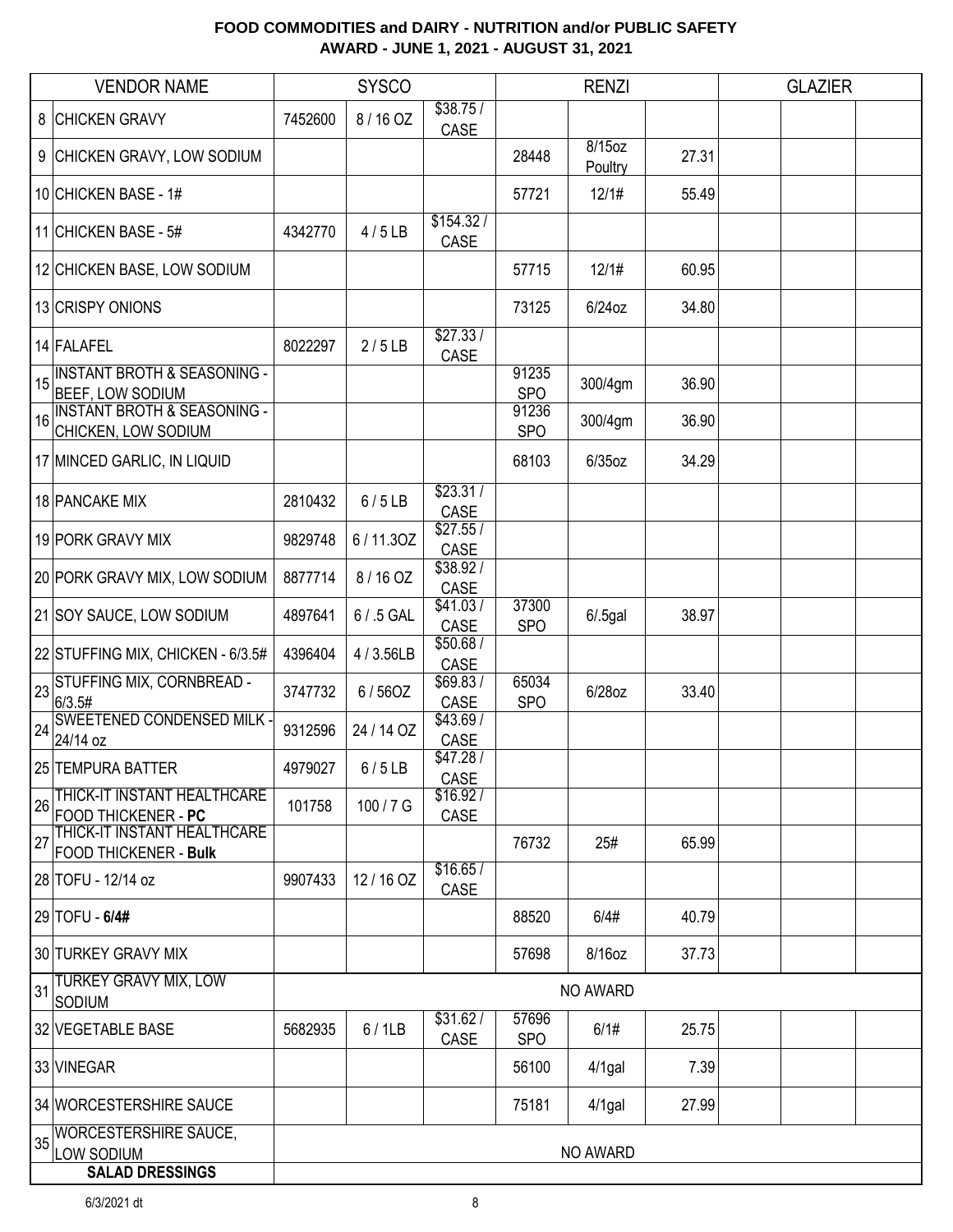|    | <b>VENDOR NAME</b>                                                               | <b>SYSCO</b> |                |                         |                     | <b>RENZI</b> |       | <b>GLAZIER</b> |  |
|----|----------------------------------------------------------------------------------|--------------|----------------|-------------------------|---------------------|--------------|-------|----------------|--|
|    | 1 SALAD DRESSING Low Fat French                                                  |              |                |                         |                     | NO AWARD     |       |                |  |
|    | 2 SALAD DRESSING Low Fat Ranch                                                   | 4086575      | 4 / 1GAL       | \$37.66/<br>CASE        |                     |              |       |                |  |
| 3  | <b>SALAD DRESSING Low Fat</b><br>Golden Italian<br><b>SALAD DRESSING Low Fat</b> |              |                |                         | 56025               | $4/1$ gal    | 30.45 |                |  |
| 4  | <b>Thousand Island</b>                                                           |              |                |                         |                     | NO AWARD     |       |                |  |
|    | 5 SALAD DRESSING Catalina                                                        |              |                |                         | 67266<br><b>SPO</b> | $4/1$ gal    | 45.79 |                |  |
|    | 6 SALAD DRESSING Italian                                                         |              |                |                         | 56176               | $4/1$ gal    | 32.15 |                |  |
|    | 7 SALAD DRESSING Ranch                                                           |              |                |                         | 56171               | $4/1$ gal    | 33.29 |                |  |
| 8  | <b>SALAD DRESSING Thousand</b><br>Island                                         | 4069431      | 4 / 1 GAL      | \$39.73/<br>CASE        |                     |              |       |                |  |
| 9  | <b>SALAD DRESSING POWDER MIX,</b><br>Italian                                     | 4847323      | 18/7.6 OZ      | \$47.74/<br>CASE        |                     |              |       |                |  |
|    | <b>SPICES</b>                                                                    |              |                |                         |                     |              |       |                |  |
|    | 1 BASIL LEAVES                                                                   |              |                |                         | 68009               | 3/20oz       | 36.50 |                |  |
|    | 2 BASIL, CRUSHED                                                                 |              |                |                         | 68017<br><b>SPO</b> | $6/12$ oz    | 25.50 |                |  |
|    | 3 BLACK PEPPER                                                                   | 5229273      | 6/1LB          | \$84.78/<br>CASE        | 69355<br><b>SPO</b> | 6/1#         | 59.00 |                |  |
|    | 4 CELERY SALT                                                                    | 5228465      | 6/30 OZ        | \$43.77/<br>CASE        | 68010<br><b>SPO</b> | 6/36oz       | 43.10 |                |  |
|    | 5 CHILI POWDER                                                                   | 9806498      | 6/20 OZ        | \$62.38/<br>CASE        | 67992<br><b>SPO</b> | 6/1#         | 38.90 |                |  |
|    | 6 CHIVES, DRIED - 1 oz                                                           | 5913694      | 6/1.35OZ       | \$45.3/<br>CASE         | 67991<br><b>SPO</b> | $6/1$ oz     | 26.85 |                |  |
|    | CHIVES, DRIED - 6/#10                                                            |              |                |                         |                     | NO AWARD     |       |                |  |
| 8  | <b>CINNAMON</b>                                                                  |              |                |                         | 68011               | 6/1#         | 45.45 |                |  |
|    | 9 CRUSHED RED PEPPER                                                             |              |                |                         | 67999               | $6/12$ oz    | 34.90 |                |  |
|    | 10 DILL WEED                                                                     | 5228770      | $6/5$ OZ       | \$71.33/<br>CASE        | 68001<br><b>SPO</b> | $6/5$ oz     | 53.15 |                |  |
|    | 11 GARLIC, GRANULATED                                                            |              |                |                         | 68002               | $6/25$ oz    | 70.99 |                |  |
|    | 12 GARLIC POWDER                                                                 | 9806449      | 6/21 OZ        | \$79.89 /<br>CASE       | 69343<br><b>SPO</b> | 6/19oz       | 52.90 |                |  |
|    | 13 GROUND GINGER                                                                 | 4827832      | 6/12.50Z       | \$77.08/<br>CASE        | 69260<br><b>SPO</b> | $6/16$ oz    | 55.25 |                |  |
|    | 14 LEMON PEPPER                                                                  | 9806480      | 6/28 OZ        | \$74.5/<br>CASE         | 69345<br><b>SPO</b> | $6/26$ oz    | 64.60 |                |  |
|    | 15 MONTREAL STEAK SEASONING                                                      | 6639553      | 6/29Z          | \$67.88 /<br>CASE       | 69350<br><b>SPO</b> | $6/26$ oz    | 54.90 |                |  |
| 16 | <b>MRS. DASH SALT SUBSTITUTE -</b><br>ORIGINAL                                   | 1116052      | 300/<br>0.03OZ | \$22.7/<br>CASE         | 93050<br><b>SPO</b> | $6/21$ oz    | 84.89 |                |  |
|    | 17 NUTMEG                                                                        |              |                |                         | 68012               | 6/1#         | 91.99 |                |  |
|    | 18 ONIONS, dehydrated                                                            | 5865498      | 6/2LB          | \$60.66/<br>CASE        | 68005<br><b>SPO</b> | 6/1#         | 34.50 |                |  |
|    | 19 ONION POWDER                                                                  | 5229125      | 6/20 OZ        | \$46.92/<br><b>CASE</b> | 68006<br><b>SPO</b> | $6/20$ oz    | 39.90 |                |  |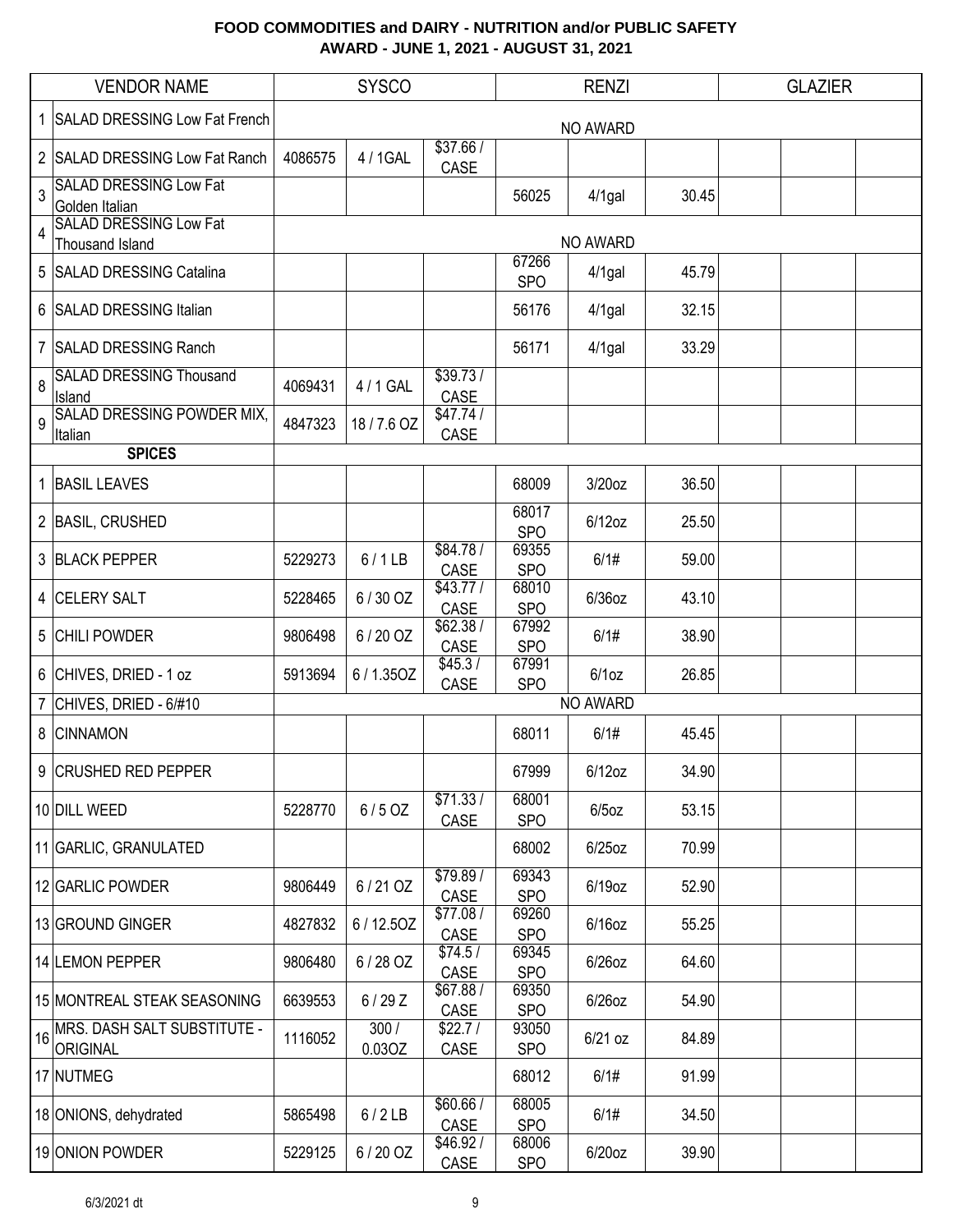|                  | <b>VENDOR NAME</b>                       |         | <b>SYSCO</b> |                  | <b>RENZI</b>        |            |       | <b>GLAZIER</b> |  |
|------------------|------------------------------------------|---------|--------------|------------------|---------------------|------------|-------|----------------|--|
|                  | 20 OREGANO                               |         |              |                  | 68014               | 3/1.5#     | 52.20 |                |  |
|                  | 21 PAPRIKA                               | 5229174 | 6/18 OZ      | \$56.84/<br>CASE | 68007<br><b>SPO</b> | $6/16$ oz  | 34.99 |                |  |
|                  | 22 PARSLEY FLAKES                        | 5229265 | 3/10 OZ      | \$40.05/<br>CASE | 68276               | $6/2$ oz   | 12.65 |                |  |
|                  | 23 POULTRY SEASONING                     |         |              |                  | 67995               | $6/12$ oz  | 55.75 |                |  |
|                  | 24 TACO SEASONING                        |         |              |                  | 56683               | 5#         | 14.90 |                |  |
|                  | <b>SOUP</b>                              |         |              |                  |                     |            |       |                |  |
|                  | 1 CHICKEN NOODLE LO-SO - 7.5 oz          |         |              |                  | 76569               | 24/7.25oz  | 20.09 |                |  |
|                  | 2 CHICKEN NOODLE LO-SO - 50 oz           |         |              |                  | 11892<br><b>SPO</b> | 12/50oz    | 45.25 |                |  |
|                  | 3 CREAM OF CELERY - 7.5 oz               |         |              |                  |                     | NO AWARD   |       |                |  |
| 4                | CREAM OF CELERY,<br>CONDENSED - 50 oz    |         |              |                  | 76592               | 12/50oz    | 42.75 |                |  |
|                  | 5 CREAM OF CHICKEN - 7.5 oz              |         |              |                  | 36699               | 24/7.25oz  | 26.99 |                |  |
| 6                | CREAM OF CHICKEN, LO-SO - 7.5<br>0Z      |         |              |                  |                     | NO AWARD   |       |                |  |
|                  | 7 CREAM OF MUSHROOM - 7.5 oz             |         |              |                  | 36670               | 24/7.25oz  | 26.99 |                |  |
|                  | 8 CREAM OF MUSHROOM - 50 oz              |         |              |                  | 11899               | 12/50oz    | 45.05 |                |  |
| 9                | CREAM OF MUSHROOM LO-SO -<br>7.25 oz     |         |              |                  | 36671<br><b>SPO</b> | 24/7.25oz  | 21.99 |                |  |
| 10 <sup>10</sup> | <b>CREAM OF MUSHROOM LO-SO</b><br>#5     |         |              |                  | 11880<br><b>SPO</b> | 12/49.5oz  | 45.74 |                |  |
|                  | 11 TOMATO - 7.5 oz                       |         |              |                  | 76590               | 24/7.25oz  | 19.79 |                |  |
|                  | 12 TOMATO, CONDENSED - 50 oz             |         |              |                  | 11890               | 12/50oz    | 33.90 |                |  |
|                  | 13 TOMATO LO-SO - 7.25 oz                | 4013066 | 24/7.25OZ    | \$19.74/<br>CASE |                     |            |       |                |  |
|                  | 14 TOMATO LO-SO - 50 oz                  |         |              |                  | 11886<br>Healthy    | 12/50oz    | 35.98 |                |  |
|                  | 15 VEGETABLE LO-SO - 7.25 oz             |         |              |                  | 36997<br><b>SPO</b> | 24/7.25oz  | 21.16 |                |  |
|                  | <b>FROZEN DESSERTS</b>                   |         |              |                  |                     |            |       |                |  |
|                  | ANGEL FOOD CAKE - Uniced -<br>6/20 oz    |         |              |                  | 17922               | 6/8" Round | 32.99 |                |  |
|                  | 2 APPLE PIE RAW                          |         |              |                  | 48233               | 6/46oz     | 31.49 |                |  |
|                  | 3 APPLE PIE BAKED                        |         |              |                  | 48336               | 6/10"      | 41.86 |                |  |
|                  | 4 APPLE PIE SUGAR FREE                   | 6122085 | 6/10IN       | \$50.86/<br>CASE |                     |            |       |                |  |
|                  | 5 BERRY MEDLEY PIE                       |         |              |                  | 45264               | 2/5#       | 22.75 |                |  |
|                  | 6 BLUEBERRY PIE RAW                      |         |              |                  | 48092               | $6/46$ oz  | 45.40 |                |  |
| $\overline{7}$   | <b>BLUEBERRY PIE, DIET SUGAR</b><br>FREE |         |              |                  |                     | NO AWARD   |       |                |  |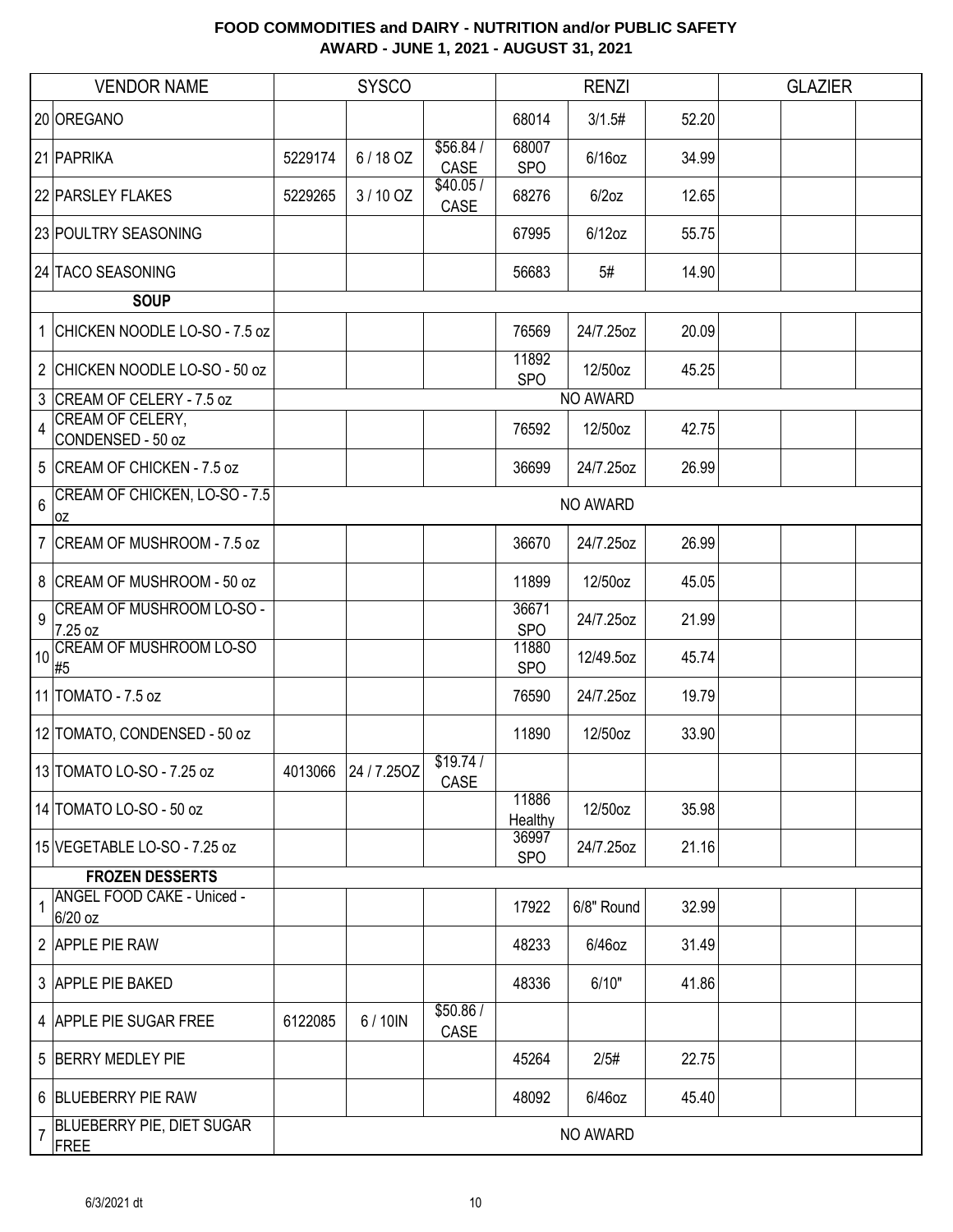|    | <b>VENDOR NAME</b>                                         |         | <b>SYSCO</b> |                  |                     | <b>RENZI</b> |       | <b>GLAZIER</b> |  |
|----|------------------------------------------------------------|---------|--------------|------------------|---------------------|--------------|-------|----------------|--|
|    | 8 BOSTON CREAM PIE                                         |         |              |                  | 48025               | $6/33$ oz    | 39.95 |                |  |
|    | 9 CARROT CAKE premade                                      |         |              |                  | 48042               | 4/96oz       | 74.94 |                |  |
|    | 10 CHERRY PIE RAW                                          |         |              |                  | 48030               | 6/46oz       | 42.59 |                |  |
|    | 11 CHERRY PIE, DIET SUGAR FREE                             |         |              |                  |                     | NO AWARD     |       |                |  |
|    | 12 CREAM PIE: Banana Cream                                 |         |              |                  | 48176               | 6/27oz       | 33.79 |                |  |
|    | 13 CREAM PIE: Chocolate                                    |         |              |                  | 48089               | 6/10"        | 33.90 |                |  |
|    | 14 CREAM PIE: Coconut Cream                                |         |              |                  | 48024               | 6/27oz       | 33.10 |                |  |
|    | 15 FRUIT OF THE FOREST PIE                                 |         |              |                  | 48040               | 6/10"        | 53.25 |                |  |
| 16 | ICE CREAM, CHOCOLATE -<br>approx 4 oz                      |         |              |                  | 71012               | 24/4oz       | 7.60  |                |  |
| 17 | <b>ICE CREAM, STRAWBERRY -</b><br>approx 4 oz              |         |              |                  | 71013               | 24/4oz       | 7.60  |                |  |
| 18 | ICE CREAM, VANILLA - approx 4<br>loz                       |         |              |                  | 71011               | 24/4oz       | 7.60  |                |  |
| 19 | ICE CREAM, VANILLA -LACTOSE -<br>approx 4 oz               | 1819242 | 24/4 OZ      | \$10.78/<br>CASE |                     |              |       |                |  |
| 20 | ICE CREAM, NSA CHOCOLATE -<br>approx 4 oz                  |         |              |                  | 71002               | 24/4oz SF    | 8.60  |                |  |
| 21 | ICE CREAM, NSA VANILLA -<br>approx 4 oz                    |         |              |                  | 71009               | 24/4oz SF    | 8.60  |                |  |
|    | 22 LEMON PIE                                               |         |              |                  | 48141               | 6/36oz       | 38.95 |                |  |
|    | 23 STRAWBERRY RHUBARB PIE                                  | 9785312 | 6/46 OZ      | \$41.63/<br>CASE |                     |              |       |                |  |
|    | 24 WHIP TOPPING - 12/32 oz                                 | 1060375 | 12 / 32 OZ   | \$43.44/<br>CASE |                     |              |       |                |  |
|    | 25 WHIPPED TOPPING - White -<br>$\vert^{23}$ 12/16 oz Bags |         |              |                  | 10304               | 12/16oz      | 39.00 |                |  |
|    | <b>JUICES / DRINK MIXES</b>                                |         |              |                  |                     |              |       |                |  |
|    | 1 APPLE - $46$ oz                                          |         |              |                  | 47050               | 12/46oz      | 28.30 |                |  |
|    | 2 CRANBERRY - 46 oz                                        |         |              |                  | 47052               | 12/46oz      | 29.99 |                |  |
|    | 3 GRAPE JUICE - 46 oz                                      |         |              |                  | 47051               | 12/46oz      | 36.10 |                |  |
|    | 4 ORANGE - 64 oz                                           |         |              |                  | 47057               | 12/46oz      | 33.39 |                |  |
|    | 5 PINEAPPLE - 46 oz                                        |         |              |                  | 47058               | 12/46oz      | 34.69 |                |  |
|    | 6   TOMATO - 46 oz                                         |         |              |                  | 47060               | 12/46oz      | 21.45 |                |  |
|    | 7 APPLE EZO - 5.5 oz                                       |         |              |                  | 47046               | 48/5.5oz     | 20.63 |                |  |
|    | 8 CRANBERRY EZO - 5.5 oz                                   | 4036315 | 48 / 5.5 OZ  | \$20.26/<br>CASE | 47068<br><b>SPO</b> | 48/5.5oz     | 22.64 |                |  |
|    | 9 GRAPE EZO - 5.5 oz                                       | 4164497 | 48 / 5.5 OZ  | \$23.57/<br>CASE |                     |              |       |                |  |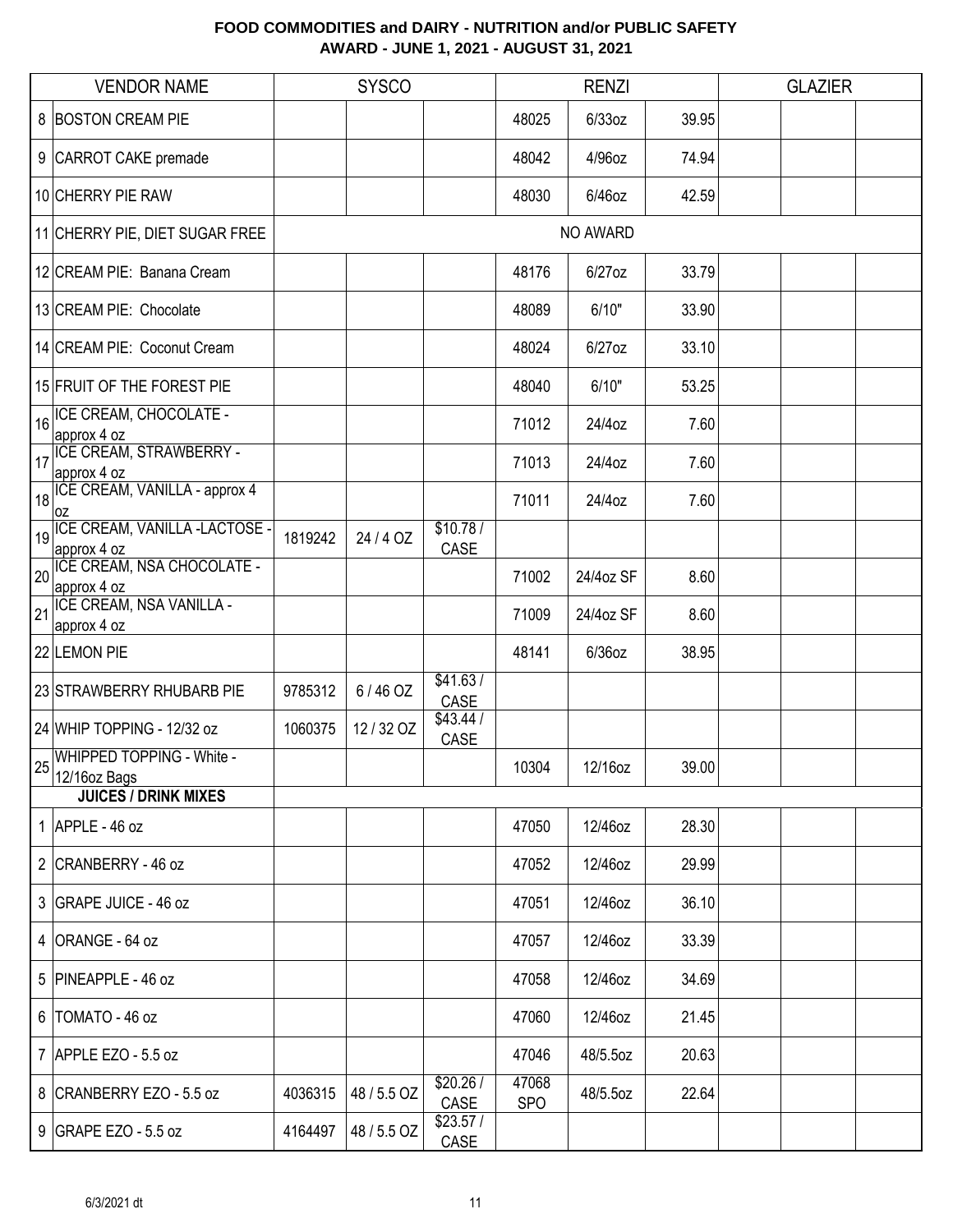|    | <b>VENDOR NAME</b>                                  | <b>SYSCO</b> |             | <b>RENZI</b>      |                     |            | <b>GLAZIER</b> |  |  |  |
|----|-----------------------------------------------------|--------------|-------------|-------------------|---------------------|------------|----------------|--|--|--|
|    | 10 ORANGE JUICE EZO - 5.5 oz                        | 4164018      | 48 / 5.5 OZ | \$22.97/<br>CASE  | 47049<br><b>SPO</b> | 48/5.5oz   | 23.55          |  |  |  |
| 11 | ORANGE/PINEAPPLE EZO - 5.5<br>0Z                    |              |             |                   |                     | NO AWARD   |                |  |  |  |
|    | 12 PINEAPPLE EZO - 5.5 oz                           |              |             |                   | 47048               | 48/5.5oz   | 25.80          |  |  |  |
|    | 13 PRUNE EZO - 4 oz                                 |              |             |                   | 47356               | 72/4oz     | 18.70          |  |  |  |
|    | 14 PRUNE EZO - 5.5 oz                               |              |             |                   |                     | NO AWARD   |                |  |  |  |
|    | 15 TOMATO EZO - 5.5 oz                              |              |             |                   | 47325               | 48/5.5oz   | 17.45          |  |  |  |
|    | $16$ V-8 EZO LO SO - 5.5 oz, low<br>sodium          |              |             |                   | 47331               | 48/5.5oz   | 25.04          |  |  |  |
| 17 | NO SUGAR ADDED - APPLE - 5.5<br><b>OZ</b>           | 4164034      | 48 / 5.5 OZ | \$21.68/<br>CASE  |                     |            |                |  |  |  |
| 18 | NO SUGAR ADDED - GRAPE - 5.5<br>loz                 | 4164497      | 48 / 5.5 OZ | \$23.57/<br>CASE  |                     |            |                |  |  |  |
| 19 | NO SUGAR ADDED - ORANGE -<br>5.5 oz                 |              |             |                   |                     | NO AWARD   |                |  |  |  |
| 20 | NO SUGAR ADDED - PINEAPPLE<br>5.5 oz                | 7776083      | 48 / 5.5 OZ | \$26.64/<br>CASE  |                     |            |                |  |  |  |
| 21 | <b>FRUIT PUNCH DRINK MIX -</b><br>POWDER - 21-24 oz | 4138590      | 12 / 24 OZ  | \$28.37/<br>CASE  |                     |            |                |  |  |  |
| 22 | <b>GRAPE DRINK MIX - POWDER -</b><br>21-24 oz       |              |             |                   | 27529               | $12/2$ gal | 22.35          |  |  |  |
| 23 | <b>ORANGE DRINK MIX - POWDER -</b><br>21-24 oz      | 4138608      | 12 / 24 OZ  | \$28.38 /<br>CASE |                     |            |                |  |  |  |
| 24 | LEMONADE DRINK MIX -<br>POWDER - 21-24 oz           | 6851562      | 12/21.6OZ   | \$22.63/<br>CASE  |                     |            |                |  |  |  |
| 25 | PINK LEMONADE DRINK MIX -<br>POWDER - 21-24 oz      |              |             |                   | 27532               | $12/2$ gal | 22.35          |  |  |  |
| 26 | ICE TEA DRINK MIX - POWDER -<br>21 - 24 oz          | 9742602      | 12/23.4     | \$23.87/<br>CASE  |                     |            |                |  |  |  |
|    | <b>BULK PRODUCTS</b>                                |              |             |                   |                     |            |                |  |  |  |
|    | AU GRATIN POTATOES - 12/20.35<br>loz                |              |             |                   | 34161               | 12/20.35oz | 59.85          |  |  |  |
| 2  | <b>BAKED BEANS (Gramma Brown) -</b><br>#10          | 5112107      | $6/$ #10    | \$29.02/<br>CASE  |                     |            |                |  |  |  |
|    | 3 BEEF STEW - 10#                                   | 4067039      | $6/$ #10    | \$97.04/<br>CASE  |                     |            |                |  |  |  |
|    | 4 BEETS, SLICED - #10                               |              |             |                   | 62065               | 6/#10      | 31.25          |  |  |  |
|    | 5 BEETS, DICED - $#10$                              |              |             |                   | 62067               | 6/#10      | 29.66          |  |  |  |
|    | 6 BLACK OLIVES - #10                                |              |             |                   | 59012               | 6/#10      | 43.95          |  |  |  |
| 7  | <b>BROWN GRAVY, LOW SODIUM -</b><br>#5              |              |             |                   | 57754               | 8/16oz Dry | 35.80          |  |  |  |
|    | 8 CANNONBALL BBQ SAUCE - gal                        |              |             |                   | 57212               | $4/1$ gal  | 30.99          |  |  |  |
|    | 9 CHEDDAR CHEESE SAUCE - #10                        |              |             |                   | 63027               | 6/#10      | 36.30          |  |  |  |
|    | 10 CHILI SAUCE - #10                                |              |             |                   | 57131               | 6/#10      | 33.99          |  |  |  |
|    | 11 COFFEE - 14 - 16 oz                              |              |             |                   | 71105               | 24/14oz    | 135.50         |  |  |  |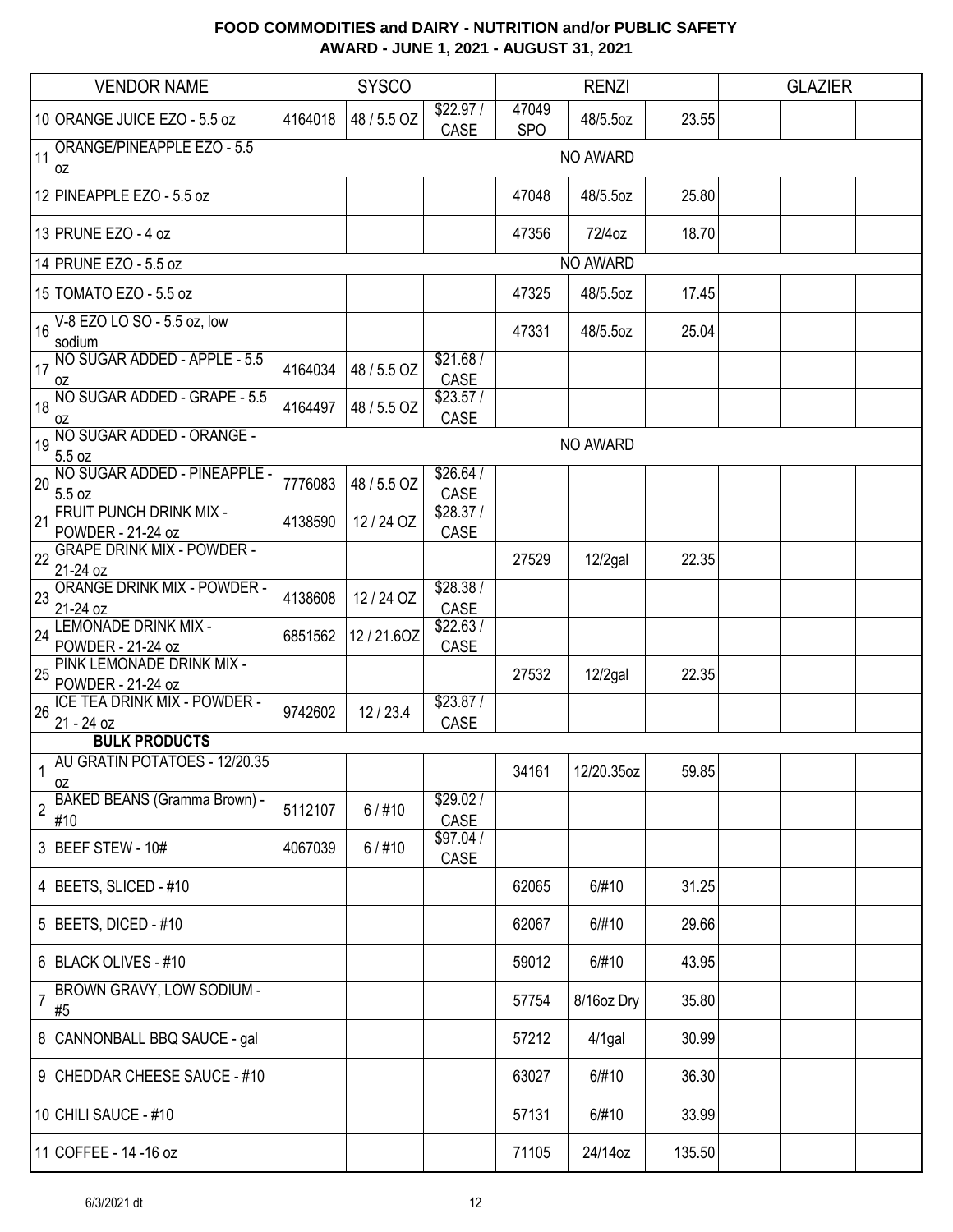|    | <b>VENDOR NAME</b>                         |         | <b>SYSCO</b> |                   |               | <b>RENZI</b> |       | <b>GLAZIER</b> |  |
|----|--------------------------------------------|---------|--------------|-------------------|---------------|--------------|-------|----------------|--|
|    | 12 COFFEE, DECAF - 14 - 16 oz              | 6958045 | 18 / 14 OZ   | \$112.76/<br>CASE |               |              |       |                |  |
|    | 13 COLESLAW DRESSING - Gal                 |         |              |                   | 56090         | $4/1$ gal    | 38.74 |                |  |
|    | 14 CREAM STYLE CORN - #10                  |         |              |                   | 62035         | 6/#10        | 34.99 |                |  |
| 15 | <b>GARBANZO BEANS (CHIC PEAS) -</b><br>#10 |         |              |                   | 62059         | 6/#10        | 24.85 |                |  |
|    | 16 GRAPE JELLY - $\#$ 10                   | 4184461 | $6/$ #10     | \$70.16/<br>CASE  |               |              |       |                |  |
|    | 17 GRAPE JELLY - 132 oz                    |         |              |                   | 91435         | 6/132oz      | 42.50 |                |  |
|    | 18 GREEN BEANS - #10                       |         |              |                   | 60093         | 6/#10        | 25.75 |                |  |
|    | 19 GREEN BEANS, 14 -16 oz                  |         |              |                   | 45244<br>Frzn | 12/2#        | 25.50 |                |  |
|    | 20 GREEN PEPPERS - #10                     |         |              |                   |               | NO AWARD     |       |                |  |
|    | 21 HOT SAUCE, MONARCH or equal -<br>gal    |         |              |                   | 61004         | $4/1$ gal    | 22.47 |                |  |
|    | 22 JALAPENOS - #10                         |         |              |                   | 63065         | 6/#10        | 28.99 |                |  |
|    | 23 KETCHUP - #10                           |         |              |                   | 57081         | 6/#10        | 24.55 |                |  |
|    | 24 KETCHUP, 12 - 14 oz bottle              | 4560934 | 36 / 14 OZ   | \$37.27/<br>CASE  |               |              |       |                |  |
|    | 25 KIDNEY BEANS - #10                      |         |              |                   | 62000         | 6/#10        | 25.99 |                |  |
|    | 26 KIDNEY BEANS, 14 - 16 oz                |         |              |                   |               | NO AWARD     |       |                |  |
|    | 27 MASHED POTATOES - #10                   |         |              |                   | 35016         | 6/5.75#      | 53.65 |                |  |
|    | 28 MAYONNAISE, REGULAR - Gal               | 4002432 | 4 / 1 GAL    | \$32.14/<br>CASE  |               |              |       |                |  |
|    | 29 MAYONNAISE, LOW FAT - Gal               | 4244513 | 4 / 1 GAL    | \$27.24/<br>CASE  |               |              |       |                |  |
|    | 30 MUSHROOMS - #10                         |         |              |                   | 68024         | 6/#10        | 47.70 |                |  |
|    | 31 MUSTARD - 12 oz bottle                  |         |              |                   | 57927         | 12/12oz      | 16.24 |                |  |
|    | 32 MUSTARD - Gal                           |         |              |                   | 30058         | $4/1$ gal    | 16.75 |                |  |
|    | 33 NORTHERN BEAN - 10#                     |         |              |                   | 95412         | 6/#10        | 26.27 |                |  |
|    | 34 PEANUT BUTTER - 5#                      |         |              |                   | 92542         | 6/5#         | 49.95 |                |  |
|    | 35 PEPPERS, RED & GREEN - 10#              |         |              |                   | 60095         | 6/#10        | 31.75 |                |  |
|    | 36 PICKLES, DILL - gal                     |         |              |                   | 61040         | $2/1$ gal    | 13.38 |                |  |
|    | 37 PICKLES, DILL - 5 gal                   |         |              |                   | 60176         | $1/5$ gal    | 27.35 |                |  |
|    | 38 PINTO BEANS - #10                       |         |              |                   | 62033         | 6/#10        | 23.24 |                |  |
|    | 39 PIZZA SAUCE Grade A - #10               |         |              |                   | 57051         | 6/#10        | 28.58 |                |  |
|    | 40 POTATOES, DICED - 10#                   |         |              |                   | 62084         | 6/#10        | 27.85 |                |  |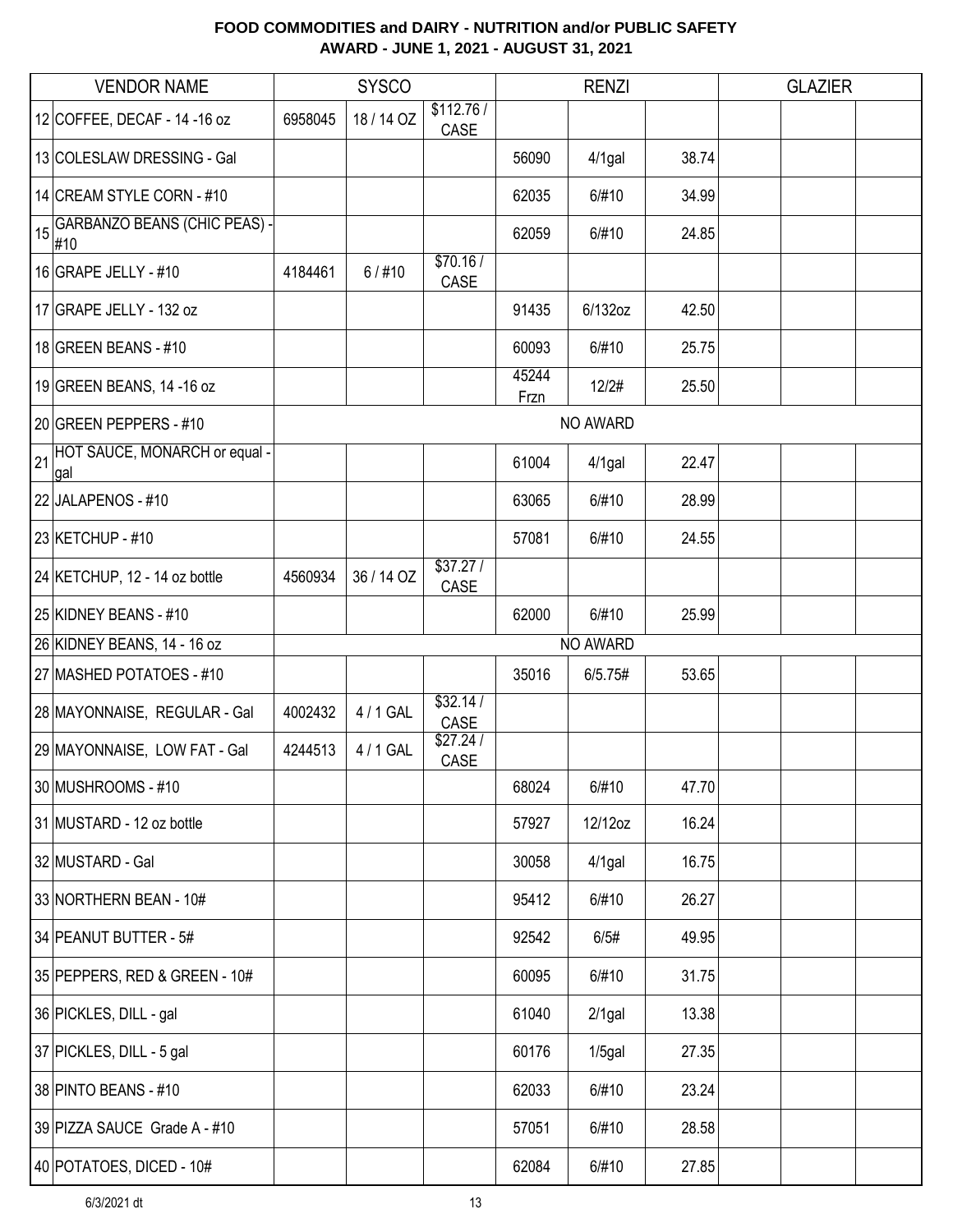|    | <b>VENDOR NAME</b>                               | <b>SYSCO</b> |          |                  | <b>RENZI</b>  |            |       | <b>GLAZIER</b> |  |  |
|----|--------------------------------------------------|--------------|----------|------------------|---------------|------------|-------|----------------|--|--|
| 41 | POTATOES, DICED, FRESH VAC                       |              |          |                  | 26020         | 2/10#      | 16.99 |                |  |  |
|    | PACKED - 10#<br>42 POTATO PEARL Vitamin C        |              |          |                  |               |            |       |                |  |  |
|    | Enriched - 5#                                    |              |          |                  |               | NO AWARD   |       |                |  |  |
|    | 43 POTATO - SCALLOPED - 20.35 oz                 |              |          |                  | 34165         | 12/20.35oz | 59.85 |                |  |  |
|    | 44 PUMPKIN - #10                                 |              |          |                  | 62083         | 6/#10      | 41.79 |                |  |  |
|    | 45 RAISINS - 30#                                 |              |          |                  | 73231         | 30#        | 33.97 |                |  |  |
|    | 46 RAVIOLI - #10                                 |              |          |                  | 66065         | 6/#10      | 32.75 |                |  |  |
|    | 47 RED PEPPERS - #10                             |              |          |                  | 58997         | 6/#10      | 36.60 |                |  |  |
|    | 48 REFRIED BEANS - #10                           | 5882311      | $6/$ #10 | \$32.87/<br>CASE |               |            |       |                |  |  |
| 49 | REFRIED BEANS - 112 oz - 115<br>0Z               |              |          |                  | 62013         | 6/112oz    | 39.92 |                |  |  |
| 50 | <b>REFRIED BEANS, VEGETARIAN -</b><br>#10        |              |          |                  | 92603         | 6/115oz    | 37.42 |                |  |  |
|    | 51 SALSA - #10                                   |              |          |                  | 57061         | 6/#10      | 31.99 |                |  |  |
|    | 52 SAUERKRAUT - #10                              |              |          |                  | 62082         | 6/#10      | 32.45 |                |  |  |
|    | 53 SPAGHETTI SAUCE - #10                         |              |          |                  | 57336         | 6/#10      | 25.65 |                |  |  |
| 54 | SPAGHETTI SAUCE, LOW<br>SODIUM - #10             |              |          |                  | 57021         | 6/#10      | 27.85 |                |  |  |
|    | 55 STEWED TOMATO, Grade A - #10                  | 5096474      | 6/10#    | \$25.76/<br>CASE |               |            |       |                |  |  |
|    | 56 STEWED TOMATO, LOW SODIUM<br>Grade A - #10    |              |          |                  |               | NO AWARD   |       |                |  |  |
|    | 57 STRAWBERRY PRESERVES - 4#                     |              |          |                  | 91424         | 6/4#       | 41.99 |                |  |  |
|    | 58 STRAWBERRY TOPPING - 5#                       |              |          |                  | 75105         | 6/#5       | 53.97 |                |  |  |
|    | SWEET POTATOES, syrup Grade<br>$A - #10$         |              |          |                  | 92369         | 6/#10      | 36.87 |                |  |  |
|    | 60 TEA BAGS, Regular                             |              |          |                  | 71451         | 10/100ct   | 27.87 |                |  |  |
|    | 61 TOMATOES, CRUSHED - #10                       |              |          |                  | 57016         | 6/#10      | 24.65 |                |  |  |
|    | 62 TOMATO PASTE, Grade A - #10                   |              |          |                  | 59085         | 6/#10      | 37.94 |                |  |  |
| 63 | <b>TOMATO PASTE, LOW SODIUM</b><br>Grade A - #10 |              |          |                  |               | NO AWARD   |       |                |  |  |
|    | 64 TOMATO SAUCE, Grade A - #10                   |              |          |                  | 57055         | 6/#10      | 24.60 |                |  |  |
| 65 | <b>TOMATO SAUCE, LOW SODIUM</b><br>Grade A - #10 |              |          |                  | 57339         | $1/3$ Gal  | 20.35 |                |  |  |
|    | 66 WAX BEANS - 14 - 16 oz                        |              |          |                  | 45338<br>Frzn | 12/2#      | 29.99 |                |  |  |
|    | 67 WAX BEANS - #10                               |              |          |                  | 62022         | 6/#10      | 29.80 |                |  |  |
|    | 68 VEGETARIAN BEAN - #10                         |              |          |                  | 60097         | 6/#10      | 25.45 |                |  |  |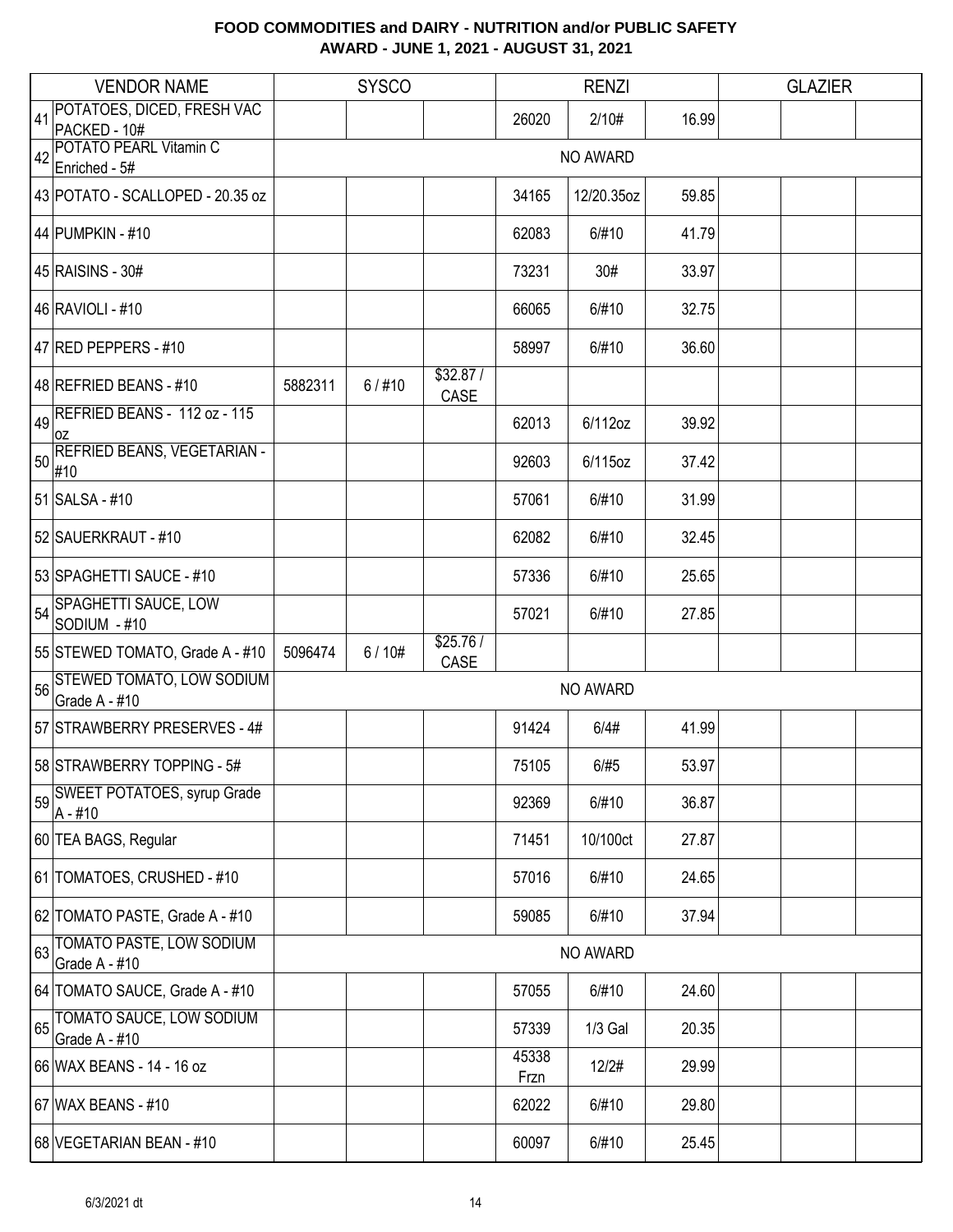|    | <b>VENDOR NAME</b>                                |         | <b>SYSCO</b>        |                  | <b>RENZI</b>        |             |       | <b>GLAZIER</b> |  |
|----|---------------------------------------------------|---------|---------------------|------------------|---------------------|-------------|-------|----------------|--|
|    | 69 3-BEAN SALAD - #10                             | 4000782 | $6/$ #10            | \$36.02/<br>CASE |                     |             |       |                |  |
|    | 70 4-BEAN SALAD - #10                             |         |                     |                  | 10974               | 6/#10       | 33.40 |                |  |
|    | <b>INDIVIDUAL SERVING ITEMS</b>                   |         |                     |                  |                     |             |       |                |  |
|    | 1 CHIPS - Corn                                    | 6743437 | 64 / 2 OZ           | \$32.23/<br>CASE | 77540<br><b>SPO</b> | 104/1oz     | 34.60 |                |  |
|    | 2 DORITOS - Cool Ranch - 1 oz                     | 5511910 | 104 / 1 OZ          | \$36.21/<br>CASE | 77546<br><b>SPO</b> | 104/1oz     | 33.99 |                |  |
|    | 3 DORITOS - Nacho Cheese - 1 oz                   |         |                     |                  | 77545               | 104/1oz     | 33.99 |                |  |
|    | 4 FUNYUNS CHIPS - .75 oz                          |         |                     |                  | 77484               | 104/.75oz   | 34.90 |                |  |
| 5  | HOT CHOCOLATE, SUGAR FREE<br><b>PACKET</b>        |         |                     |                  | 48229<br><b>SPO</b> | 6/40ct      | 36.25 |                |  |
|    | 6 ORANGE JUICE - 4 oz                             |         |                     |                  | 47000               | 72/4oz      | 12.60 |                |  |
|    | 7   POTATO CHIP - regular - 1 oz                  |         |                     |                  | 77542               | 104/1oz     | 33.99 |                |  |
|    | 8 POTATO CHIP - BBQ - 1 oz                        |         |                     |                  | 77541               | 104/1oz     | 33.99 |                |  |
|    | 9 POTATO CHIP - Salt & Vinegar - 1<br>ΟZ          | 6725283 | 64 / 1.5 OZ         | \$32.23/<br>CASE |                     |             |       |                |  |
| 10 | POTATO CHIP - Sour Cream &<br>Onion - 1 oz        |         |                     |                  | 77543               | 104/1oz     | 33.99 |                |  |
|    | 11 PRETZELS - 1 oz                                |         |                     |                  | 77532               | 88/1oz      | 28.95 |                |  |
|    | 12 TORTILLA CHIPS - 2 oz                          |         |                     |                  | 78574<br>Scoops     | 72/.875oz   | 25.90 |                |  |
|    | 13 PC APPLESAUCE                                  |         |                     |                  | 64153               | 96/4.5oz    | 27.10 |                |  |
|    | 14 PC BBQ SAUCE                                   |         |                     |                  | 66218               | 100/1oz     | 9.24  |                |  |
|    | 15 PC BUTTER cups - 8 lb                          |         |                     |                  | 25313               | 720/5gm     | 25.83 |                |  |
| 16 | PC CEREAL - GLUTEN FREE<br><b>CHEX</b>            |         |                     |                  | 84166               | 96/1oz      | 24.07 |                |  |
|    | 17 PC COFFEE                                      |         |                     |                  | 71220               | 84/1.75oz   | 46.76 |                |  |
|    | 18 PC COFFEE, DECAF                               |         |                     |                  | 71217               | 84/1.75oz   | 47.45 |                |  |
|    | 19 PC CREAM CHEESE                                |         |                     |                  | 25001               | 100/1oz     | 16.90 |                |  |
|    | 20 PC DIET CRANBERRY SAUCE                        | 9278136 | 200 / .5 OZ         | \$23.51/<br>CASE |                     |             |       |                |  |
|    | 21 PC HALF & HALF                                 |         |                     |                  | 67174               | 360 - 3/8oz | 13.90 |                |  |
|    | 22 PC JELLY - diet                                |         |                     |                  | 66222               | 200/12gm    | 14.19 |                |  |
|    | 23 PC JELLY - regular                             | 5258835 | 400/10<br><b>GM</b> | \$21.74/<br>CASE |                     |             |       |                |  |
| 24 | PC KETCHUP, equivalent to Heinz<br>or Hunts brand |         |                     |                  | 59086               | 1000/9gm    | 19.15 |                |  |
|    | 25 PC MAPLE SYRUP, Sugar Free                     |         |                     |                  |                     | NO AWARD    |       |                |  |
|    | 26 PC MARGARINE cups                              | 4546949 | 900 / 5 GM          | \$22.45/<br>CASE |                     |             |       |                |  |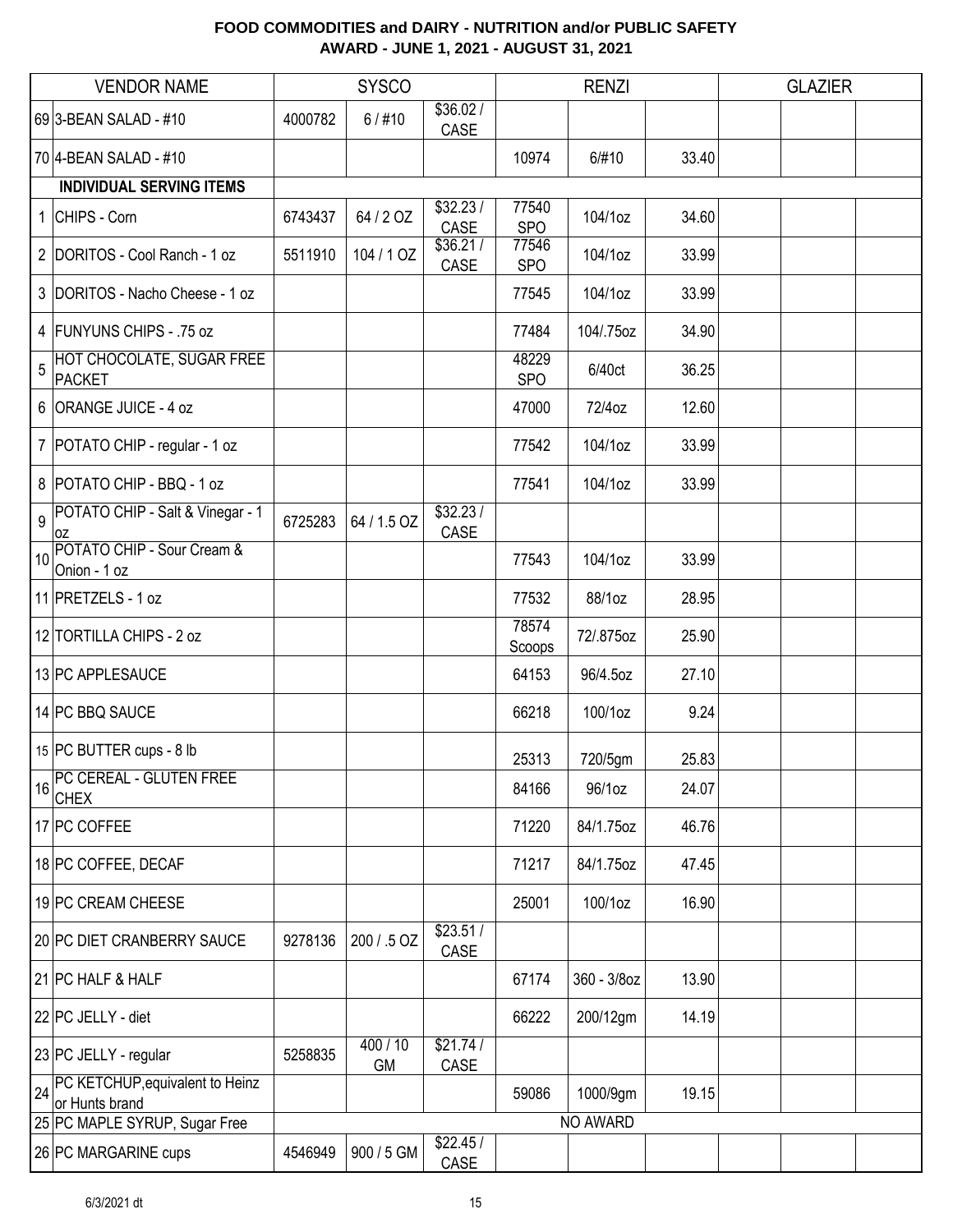|                | <b>VENDOR NAME</b>                                                             |         | <b>SYSCO</b>   |                  |                     | <b>RENZI</b> |       | <b>GLAZIER</b> |  |
|----------------|--------------------------------------------------------------------------------|---------|----------------|------------------|---------------------|--------------|-------|----------------|--|
|                | 27 PC MAYONAISE                                                                |         |                |                  | 66585               | 500/9gm      | 16.55 |                |  |
|                | 28 PC MUSTARD                                                                  |         |                |                  | 66223               | 500/4.5gm    | 7.80  |                |  |
|                | 29 PC PANCAKE SYRUP                                                            |         |                |                  | 66229               | 100/1.5oz    | 10.05 |                |  |
|                | 30 PC PANCAKE SYRUP, Sugar Free                                                |         |                |                  | 35057               | 100/1.1 oz   | 14.97 |                |  |
|                | 31 PC PEANUT BUTTER                                                            |         |                |                  | 66527               | 200/.5oz     | 24.15 |                |  |
| 32             | POPCORN, Smart Food, White<br>Cheddar - .5 oz                                  |         |                |                  | 73325               | 72/.5oz      | 22.16 |                |  |
|                | 33 PC RELISH                                                                   |         |                |                  | 66219               | 200/9gm      | 9.15  |                |  |
|                | 34 PC SALT SUBSTITUTE                                                          | 1116052 | 300/<br>0.03OZ | \$22.7/<br>CASE  |                     |              |       |                |  |
|                | 35 PC SPLENDA                                                                  |         |                |                  | 67002               | 2000ct       | 24.45 |                |  |
|                | 36 PC SUGAR                                                                    |         |                |                  | 67001               | 2000ct       | 12.69 |                |  |
|                | 37 PC SOUR CREAM cups                                                          |         |                |                  | 25446               | 100/1oz      | 14.35 |                |  |
|                | 38 PC SWEET & SOUR                                                             |         |                |                  | 66236               | 100/1oz      | 9.75  |                |  |
|                | FRUITS & VEGETABLES, FRESH and                                                 |         |                |                  |                     |              |       |                |  |
|                | 1 APPLES, fresh                                                                |         |                |                  | 88025               | 40#120ct     | 31.25 |                |  |
| $\overline{2}$ | APPLES: sliced, juice or water<br>packed, Grade A - #10                        |         |                |                  | 10251               | 6/#10        | 43.99 |                |  |
| 3              | APPLESAUCE Unsweetened,<br>Grade A - #10                                       | 7302151 | $6/$ #10       | \$23.06/<br>CASE |                     |              |       |                |  |
|                | 4 APRICOTS - Grade A - #10                                                     | 29078   | $6/$ #10       | \$35.76/<br>CASE |                     |              |       |                |  |
|                | 5 BANANAS, fresh - 150 ct                                                      |         |                |                  | 88036               | 150ct        | 20.75 |                |  |
|                | 6 FROZEN BERRY MEDLEY - 20#                                                    |         |                |                  | 45264               | 2/5#         | 22.75 |                |  |
|                | 7 CABBAGE, fresh                                                               |         |                |                  | 88091               | 50#          | 16.75 |                |  |
|                | 8 CANTELOPE, fresh                                                             |         |                |                  | 88039               | 12-15ct      | 27.21 |                |  |
|                | 9 CELERY. Bunch                                                                | 1120625 | 1/24 CT        | \$33.15/<br>CASE |                     |              |       |                |  |
|                | 10 COLE SLAW MIX - 4/5# bags                                                   |         |                |                  | 88139               | 4/5#         | 18.99 |                |  |
| 11             | <b>CRANBERRY SAUCE Whole,</b><br>Grade A - #10                                 | 5729983 | $6/$ #10       | \$51.65/<br>CASE | 64049<br><b>SPO</b> | 6/101oz      | 48.86 |                |  |
| 12             | CRANBERRY SAUCE, Jellied,<br>Grade A - #10                                     | 4608907 | 6/101 OZ       | \$39.53/<br>CASE |                     |              |       |                |  |
|                | 13 CUCUMBERS, fresh - 24-30 case                                               | 2036507 | $1/10$ LB      | \$11.7/<br>CASE  | 88110               | 15#          | 12.14 |                |  |
|                | <b>CRUSHED PINEAPPLE: fancy,</b><br>14 juice Hawaiian Coarse, Grade A -<br>#10 |         |                |                  | 64045               | 6/#10        | 31.50 |                |  |
|                | 15 FROZEN STRAWBERRIES,<br>UNSWEETENED - Grade A - 10#                         |         |                |                  | 45177               | 10#          | 19.15 |                |  |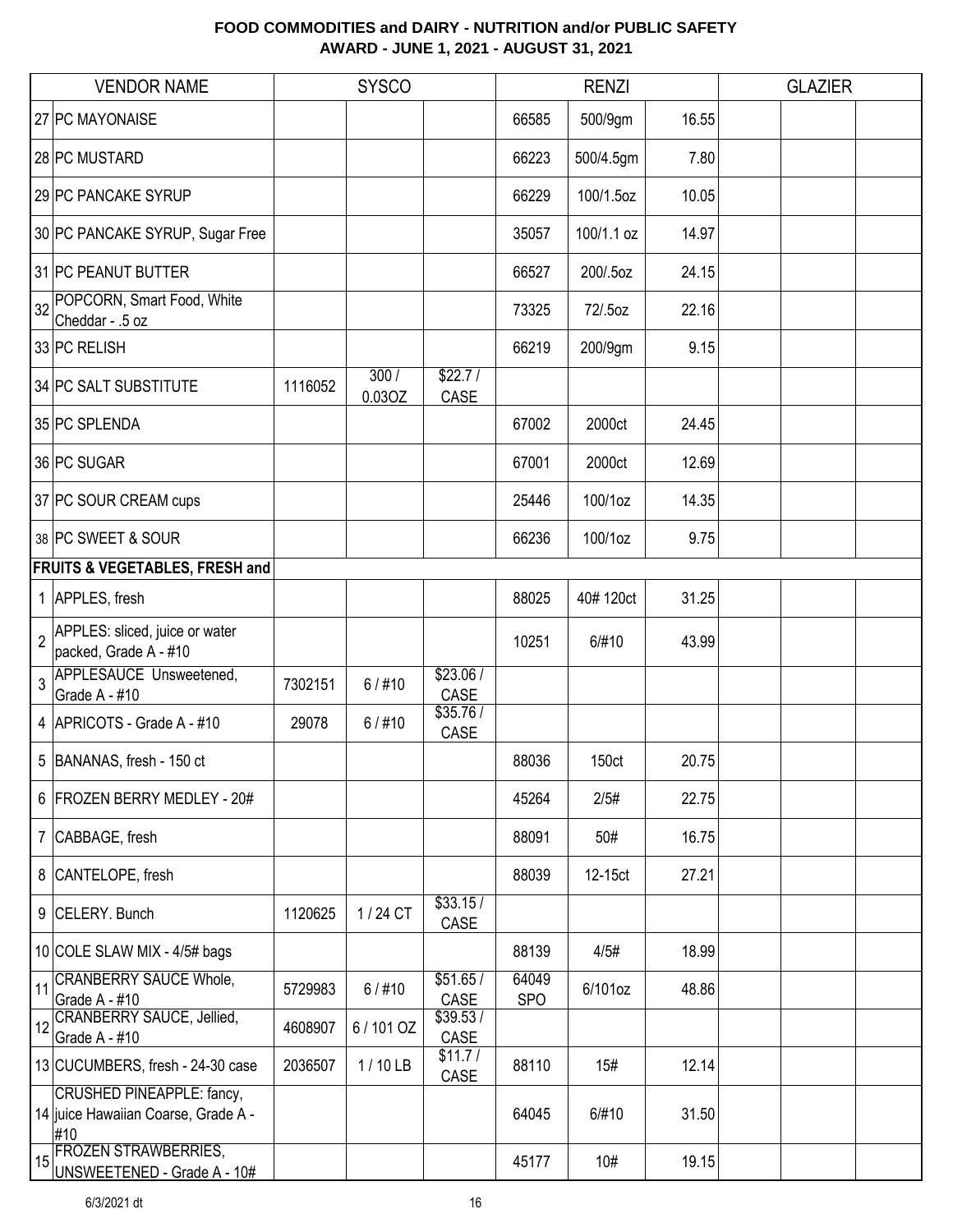|    | <b>VENDOR NAME</b>                                                  |         | <b>SYSCO</b> |                  |       | <b>RENZI</b> |       | <b>GLAZIER</b> |  |
|----|---------------------------------------------------------------------|---------|--------------|------------------|-------|--------------|-------|----------------|--|
| 16 | <b>FROZEN STRAWBERRIES,</b>                                         | 1024439 | 1/30LB       | \$46.02/         |       |              |       |                |  |
|    | UNSWEETENED - Grade A - 30#<br><b>FROZEN STRAWBERRIES,</b>          |         |              | CASE             |       |              |       |                |  |
| 17 | SWEETENED - Grade A - 6/5#                                          |         |              |                  | 45175 | 6/6.5#       | 62.00 |                |  |
|    | 18 FRUIT COCKTAIL, Grade A - #10                                    | 8576284 | $6/$ #10     | \$29.27/<br>CASE |       |              |       |                |  |
|    | 19 FRUIT CUPS, 4 oz - Grade A                                       |         |              |                  | 46233 | 36/4oz       | 18.99 |                |  |
| 20 | FRUIT MEDLEY, Festival/Classic,<br>melon pieces, grapes - Grade A - |         |              |                  | 31226 | 1/8#         | 23.00 |                |  |
|    | 21 GREEN PEPPERS, 5lb-fresh                                         |         |              |                  | 88169 | 3#           | 4.76  |                |  |
|    | 22 GREEN PEPPERS, 20lb-fresh                                        |         |              |                  | 88168 | 20#          | 40.50 |                |  |
|    | 23 HONEYDEW MELON, fresh                                            |         |              |                  | 88048 | $5-6ct$      | 20.85 |                |  |
|    | 24 LETTUCE, Iceberg, fresh, head                                    | 1492628 | 1/24 CT      | \$24.17/<br>CASE |       |              |       |                |  |
|    | 25 LETTUCE, Iceberg, fresh, bag                                     |         |              |                  | 88131 | 4/5#         | 30.99 |                |  |
| 26 | MANDARIN ORANGE, sections,<br>light, Grade A - #10                  |         |              |                  | 66031 | 6/#10        | 35.90 |                |  |
|    | 27 ONIONS, fresh                                                    |         |              |                  | 88153 | 50#          | 30.25 |                |  |
|    | 28 ORANGES, fresh                                                   | 7651926 | 1/113 CT     | \$38.74/<br>CASE |       |              |       |                |  |
| 29 | PEACHES diced, light Grade A -<br>#10                               | 680688  | $6/$ #10     | \$28.29/<br>CASE |       |              |       |                |  |
| 30 | PEACHES yellow, light cling halves,<br>Grade A - #10                | 3552643 | $6/$ #10     | \$50.63/<br>CASE |       |              |       |                |  |
| 31 | PEACHES sliced, light Grade A -<br>#10                              | 4218996 | $6/$ #10     | \$28.31/<br>CASE |       |              |       |                |  |
|    | 32 PEARS halves, light Grade A - #10                                | 3552643 | $6/$ #10     | \$50.63/<br>CASE |       |              |       |                |  |
|    | 33 PEARS pieces, light Grade A - #10                                |         |              |                  | 64012 | 6/#10        | 33.15 |                |  |
|    | 34 PINEAPPLE TIDBITS: light, Grade<br> A - #10                      | 680674  | $6/$ #10     | \$31.53/<br>CASE |       |              |       |                |  |
|    | 35 PINEAPPLE, sliced, juice packed,<br>Grade A - #10                |         |              |                  | 63037 | 6/#10        | 37.90 |                |  |
|    | 36 PLUMS, fresh                                                     |         |              |                  |       | NO AWARD     |       |                |  |
|    | 37 POTATOES, fresh                                                  |         |              |                  | 88609 | 50#          | 20.85 |                |  |
|    | 38 SNOW PEAS                                                        | 1008382 | 1/10LB       | \$21.38/<br>CASE |       |              |       |                |  |
| 39 | <b>SWEET POTATO, MASHED -</b><br>frozen                             | 2497089 | 12/2LB       | \$51.15/<br>CASE |       |              |       |                |  |
|    | 40 TOMATOES, fresh                                                  | 1763440 | $1/25$ LB    | \$31.89/<br>CASE |       |              |       |                |  |
| 41 | TROPICAL FRUIT, papaya, banana<br>Grade A - #10                     |         |              |                  | 64030 | 6/#10        | 34.40 |                |  |
|    | 42 WATERMELON, fresh                                                |         |              |                  | 88076 | 1ct          | 9.15  |                |  |
|    | <b>VEGETABLES - FROZEN</b>                                          |         |              |                  |       |              |       |                |  |
|    | 1 ASPARAGUS, Grade A                                                | 5124852 | $6/2.5$ LB   | \$27.03/<br>CASE |       |              |       |                |  |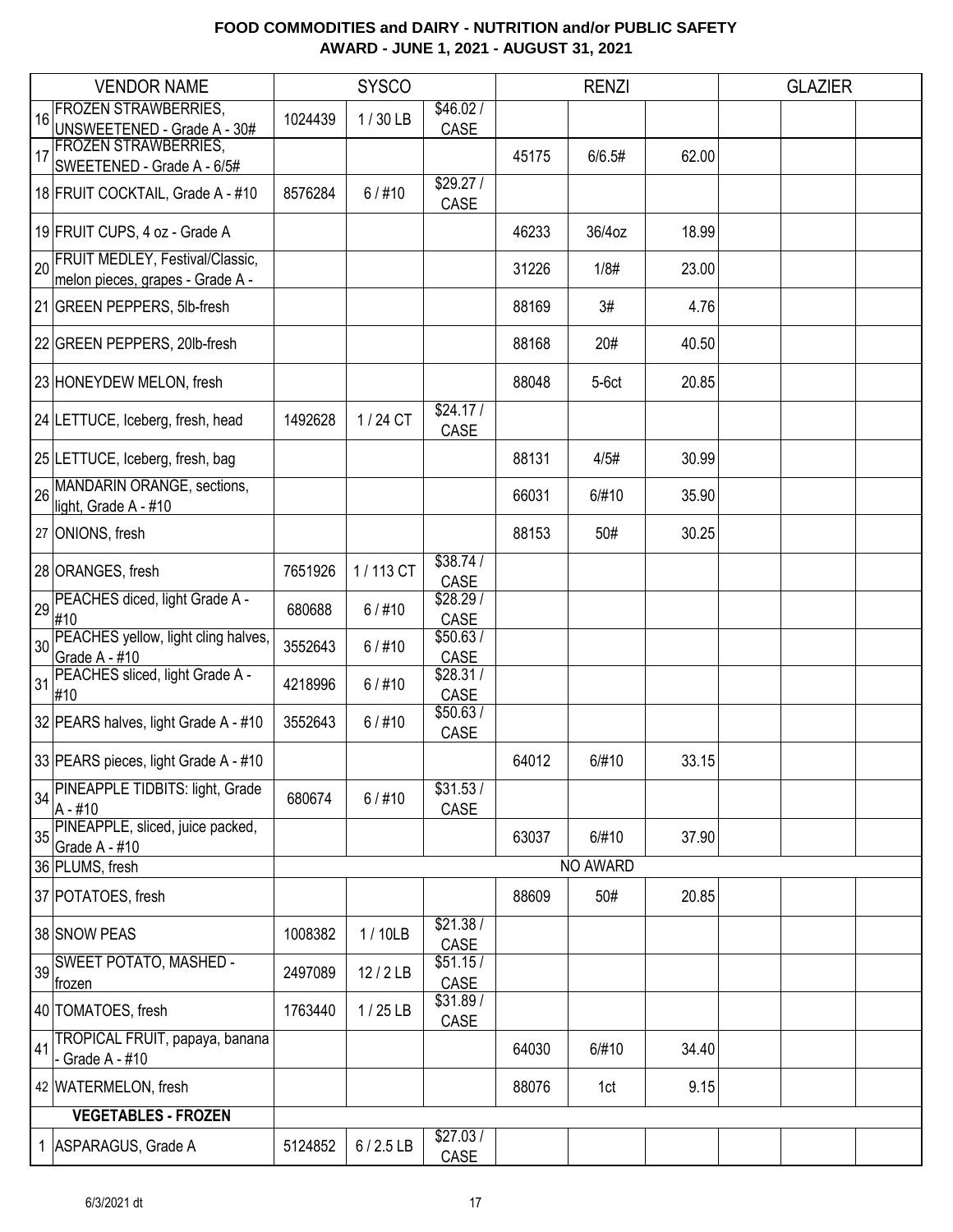|                | <b>VENDOR NAME</b>                          |         | <b>SYSCO</b> |                  |                     | <b>RENZI</b> |       | <b>GLAZIER</b> |  |
|----------------|---------------------------------------------|---------|--------------|------------------|---------------------|--------------|-------|----------------|--|
| $\overline{2}$ | <b>BREAKFAST CUBE POTATOES,</b><br>Grade A  |         |              |                  | 34395               | 6/5#         | 42.69 |                |  |
|                | 3 BROCCOLI, CUT, Grade A                    |         |              |                  | 45131               | 20#          | 16.25 |                |  |
|                | 4   BROCCOLI SPEARS, Grade A                | 7288119 | 12/2LB       | \$21.14/<br>CASE |                     |              |       |                |  |
|                | 5 BRUSSEL SPROUTS, Grade A                  | 7288091 | 12/2LB       | \$18.1/<br>CASE  |                     |              |       |                |  |
|                | 6 CALIFORNIA BLEND, Grade A                 |         |              |                  | 45331               | 20#          | 19.45 |                |  |
|                | 7 CAPRI MIX, Grade A                        |         |              |                  | 45318               | 20#          | 19.10 |                |  |
|                | 8 BABY CARROTS, whole Grade A               |         |              |                  | 45228               | 20#          | 22.95 |                |  |
|                | 9 CARROTS, CUT, Grade A                     |         |              |                  | 45018               | 20#          | 14.15 |                |  |
|                | 10 CARROTS, DICED, 30#, Grade A             |         |              |                  | 45100               | 12/2#        | 18.20 |                |  |
|                | 11 CAULIFLOWER, grade A                     |         |              |                  | 45257               | 12/2#        | 18.50 |                |  |
|                | 12 CORN, Grade A                            |         |              |                  | 45024               | 20#          | 19.75 |                |  |
|                | 13 GREEN BEANS, CUT, Grade A                |         |              |                  | 45265               | 20#          | 22.75 |                |  |
| 14             | <b>GREEN BEANS, ITALIAN CUT,</b><br>Grade A |         |              |                  | 45336               | 12/2#        | 23.35 |                |  |
| 15             | <b>DICED GREEN PEPPERS, Grade</b>           |         |              |                  | 45097               | 12/2#        | 24.77 |                |  |
|                | 16 FAJITA STRIPS                            | 1647353 | 2/5LB        | \$41.18/<br>CASE |                     |              |       |                |  |
|                | 17 FRENCH GREEN BEANS, Grade A              |         |              |                  | 45253               | 12/2#        | 28.55 |                |  |
|                | 18 HUBBARD SQUASH, Grade A                  |         |              |                  | 45174               | 12/4#        | 40.45 |                |  |
|                | 19 ITALIAN MIX, Grade A                     |         |              |                  | 45348               | 20#          | 22.35 |                |  |
|                | 20 JAPANESE STIR FRY, Grade A               |         |              |                  |                     | NO AWARD     |       |                |  |
|                | 21 LIMA BEANS, Grade A                      |         |              |                  | 45312               | 20#          | 28.40 |                |  |
|                | 22 MIXED VEGETABLES Grade A, 5<br>way mix   |         |              |                  | 45126               | 12/2.5#      | 28.99 |                |  |
|                | 23 ONIONS, DICED, Grade A                   |         |              |                  | 45102               | 12/2#        | 26.25 |                |  |
|                | 24 ORIENTAL BLEND, Grade A                  | 1874817 | 6/4LB        | \$40.23/<br>CASE |                     |              |       |                |  |
|                | 25 PEARL ONIONS. Grade A                    | 1719517 | 4/2LB        | \$12.63/<br>CASE | 45359<br><b>SPO</b> | 12/2#        | 33.90 |                |  |
|                | 26 PEAS, Grade A                            |         |              |                  | 45136               | 20#          | 21.70 |                |  |
|                | 27 PEAS/CARROTS, Grade A                    |         |              |                  | 45137               | 20#          | 20.70 |                |  |
|                | 28 PEPPERS, RED & GREEN - 20#               |         |              |                  | 45109               | 25#          | 25.25 |                |  |
|                | 29 SCAND BLEND, Grade A                     |         |              |                  | 45124               | 20#          | 21.85 |                |  |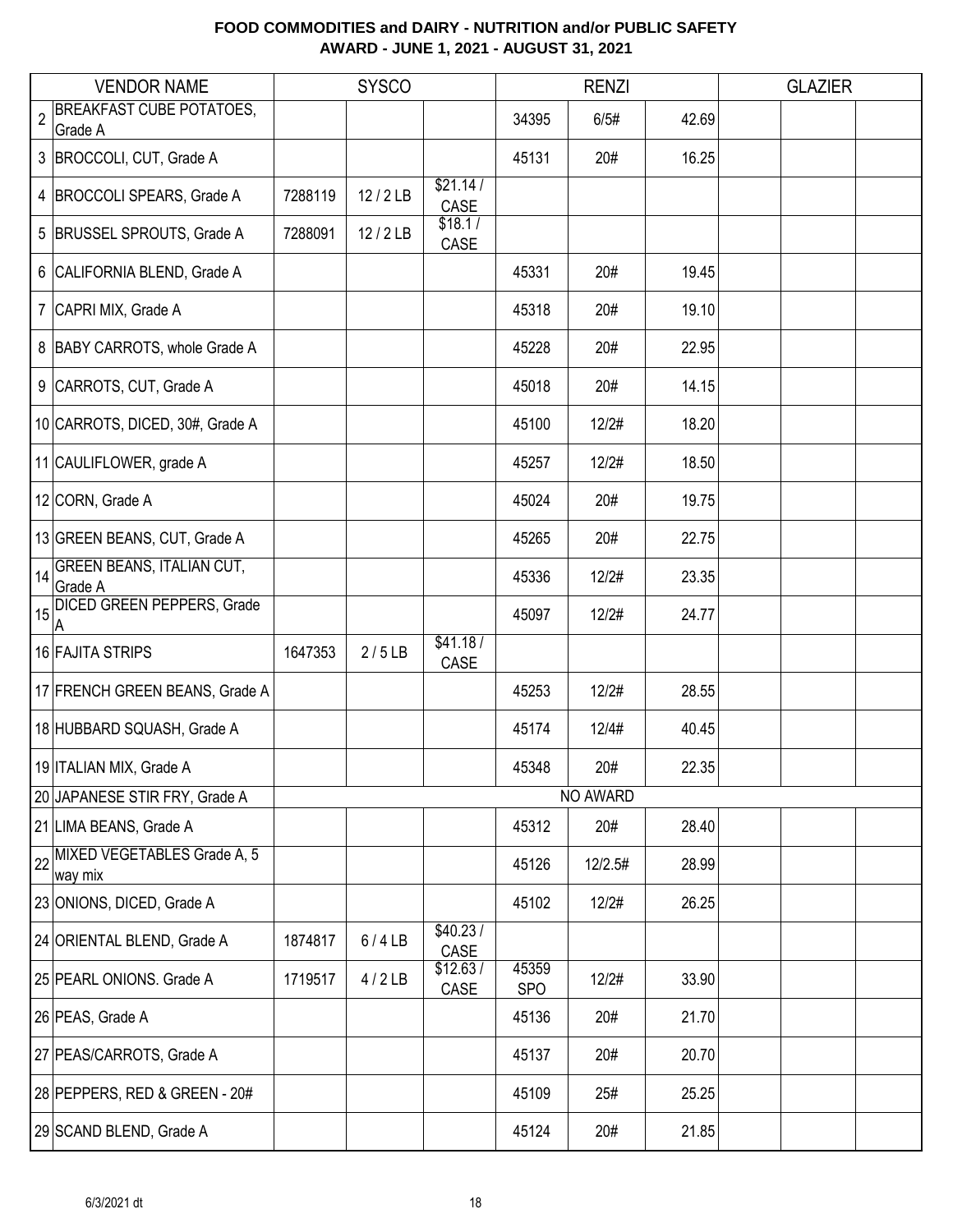|             | <b>VENDOR NAME</b>                                      |         | <b>SYSCO</b> |                  |                     | <b>RENZI</b> |       | <b>GLAZIER</b> |  |
|-------------|---------------------------------------------------------|---------|--------------|------------------|---------------------|--------------|-------|----------------|--|
|             | 30 SPINACH, chopped Grade A                             |         |              |                  | 45232               | 12/3#        | 37.80 |                |  |
|             | 31 SWEET PEAS, Grade A                                  |         |              |                  |                     | NO AWARD     |       |                |  |
|             | 32 TURNIPS, Grade A                                     |         |              |                  | 45327               | 1/20# Diced  | 23.25 |                |  |
|             | 33 WAX BEANS, CUT, Grade A                              |         |              |                  | 45338               | 12/2#        | 28.46 |                |  |
|             | 34 WINTER BLEND, Grade A                                |         |              |                  | 45099               | 12/2#        | 22.64 |                |  |
|             | 35 ZUCCHINI. Grade A                                    |         |              |                  | 45294<br>Sliced     | 20#          | 25.40 |                |  |
|             | <b>PUDDING</b>                                          |         |              |                  |                     |              |       |                |  |
| 1           | BUTTERSCOTCH - 6/10#                                    |         |              |                  | 73193               | 6/#10        | 29.20 |                |  |
|             | 2 CHOCOLATE - $6/10#$                                   |         |              |                  | 73191               | 6/#10        | 29.50 |                |  |
| 3           | <b>CHOCOLATE POWDER MIX -</b><br>12/2#                  | 5106554 | 12 / 2 LB    | \$49.36/<br>CASE |                     |              |       |                |  |
| 4           | <b>CHOCOLATE POWDER MIX -</b><br>12/24 oz               |         |              |                  | 28585               | 12/24oz      | 28.20 |                |  |
|             | 5  LEMON - 6/10#                                        |         |              |                  | 73195               | 6/#10        | 30.10 |                |  |
|             | 6   PISTACHIO - 6/10#                                   |         |              |                  |                     | NO AWARD     |       |                |  |
| $7^{\circ}$ | <b>TAPIOCA - 6/10#</b>                                  |         |              |                  | 73196               | 6/#10        | 30.54 |                |  |
|             | 8 VANILLA - 12/24 oz                                    | 4011078 | $6/$ #10     | \$32.31/<br>CASE |                     |              |       |                |  |
|             | 9 VANILLA POWDER MIX - 12/2#                            | 4010922 | 12 / 24 OZ   | \$33.97/<br>CASE |                     |              |       |                |  |
| 10          | <b>SUGAR FREE - BUTTERSCOTCH -</b><br>5 <sub>oz</sub>   |         |              |                  | 28474<br><b>SPO</b> | 12/5oz       | 29.99 |                |  |
| 11          | <b>SUGAR FREE - CHOCOLATE - 5</b><br>0Z                 | 664369  | 48 / 3.25OZ  | \$16.14/<br>CASE |                     |              |       |                |  |
|             | 12 SUGAR FREE - VANILLA - 5 oz                          | 664452  | 48 / 3.25OZ  | \$16.15/<br>CASE |                     |              |       |                |  |
| 13          | <b>SNACK PACK PUDDINGS,</b><br>BUTTERSCOTCH -3.5 oz     |         |              |                  | 73187               | 48/3.5oz     | 17.95 |                |  |
| 14          | <b>SNACK PACK PUDDINGS,</b><br>CHOCOLATE - 3.5 oz       |         |              |                  | 73188               | 48/3.5oz     | 17.95 |                |  |
| 15          | <b>SNACK PACK PUDDINGS,</b><br>VANILLA - 3.5 oz         |         |              |                  | 73186               | 48/3.5oz     | 17.95 |                |  |
| 16          | <b>SNACK PACK PUDDINGS,</b><br>DIABETIC, RICE - 4 oz    |         |              |                  | 73180<br><b>SPO</b> | 48/4oz       | 29.18 |                |  |
| 17          | <b>SNACK PACK PUDDINGS,</b><br>DIABETIC, TAPIOCA - 4 oz | 1642362 | 48/4 OZ      | \$25.28/<br>CASE | 73209<br><b>SPO</b> | 48/4oz       | 24.07 |                |  |
| 18          | <b>SNACK PACK PUDDINGS,</b><br>DIABETIC, VANILLA - 4 oz | 2619500 | 48/4 OZ      | \$25.28/<br>CASE |                     |              |       |                |  |
|             | <b>JELLO</b>                                            |         |              | \$34.72/         |                     |              |       |                |  |
|             | 1   REGULAR - 24 oz- asst                               | 4010310 | 12/24 OZ     | CASE             | 29212<br><b>SPO</b> | 12/24oz      | 32.00 |                |  |
|             | 2 SUGAR FREE RED - 2.75 oz                              |         |              |                  | 28272<br><b>SPO</b> | 18/2.75oz    | 39.75 |                |  |
|             | 3 SUGAR FREE CITRUS - 2.75 oz                           |         |              |                  | 28273<br><b>SPO</b> | 18/2.75oz    | 39.75 |                |  |
|             | <b>DAIRY</b>                                            |         |              |                  |                     |              |       |                |  |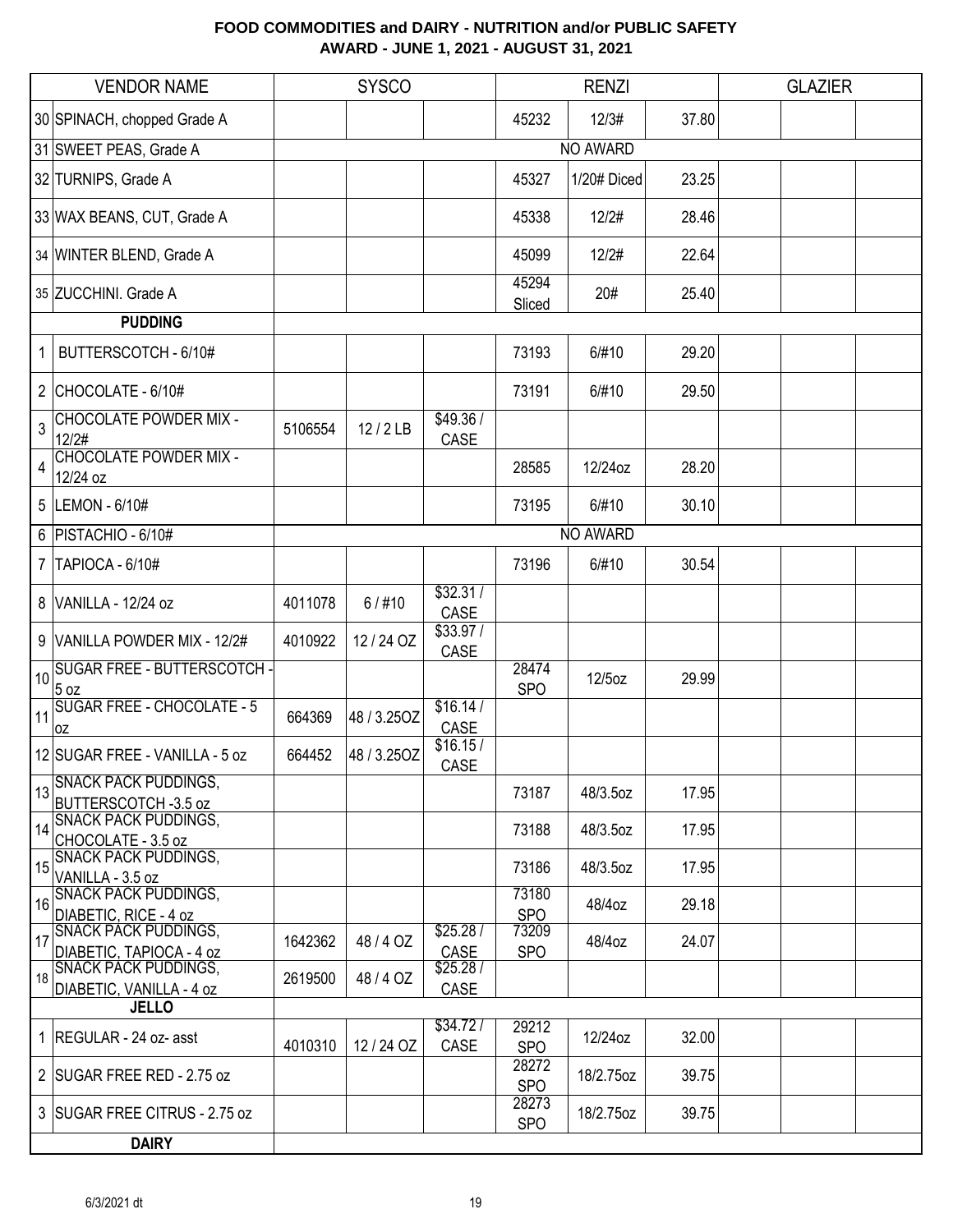|                | <b>VENDOR NAME</b>                                                        |         | <b>SYSCO</b>             |                  |                                                             | <b>RENZI</b> |       | <b>GLAZIER</b> |  |
|----------------|---------------------------------------------------------------------------|---------|--------------------------|------------------|-------------------------------------------------------------|--------------|-------|----------------|--|
|                | <b>CHEESE AMER PROCESSED</b><br>SLICED - Yellow - 20lb                    |         |                          |                  | 25039                                                       | 4/5#         | 47.67 |                |  |
| $\overline{c}$ | <b>CHEESE AMER PROCESSED</b><br>SLICED - White - 20lb                     |         |                          |                  | 25038                                                       | 4/5#         | 47.67 |                |  |
|                | 3 CHEESE, CHEDDAR - Block - 10lb                                          | 7018171 | 1 / 10#AVG               | \$2.7/LB         |                                                             |              |       |                |  |
| 4              | CHEESE, EXTRA SHARP - Block -<br>10lb                                     | 2822312 | 1/10#AVG                 | \$2.51 / LB      |                                                             |              |       |                |  |
| 5              | CHEESE, MEXICAN - Shredded -<br>20lb                                      | 7018109 | 4/5LB                    | \$53.46/<br>CASE |                                                             |              |       |                |  |
| 6              | CHEESE, MOZZARELLA -<br>Shredded - 20lb                                   | 7018105 | 4/5LB                    | \$54.01/<br>CASE |                                                             |              |       |                |  |
| $\overline{7}$ | CHEESE, MOZZARELLA -<br>Shredded - 30lb                                   | 2336865 | 6/5LB                    | \$76.75/<br>CASE |                                                             |              |       |                |  |
| 8              | CHEESE, SHARP - Shredded - 20<br>lb                                       |         |                          |                  | 25042                                                       | 4/5#         | 65.80 |                |  |
| 9              | CHEESE, SHARP, LOW SODIUM -<br>Shredded - 20 lb                           |         |                          |                  |                                                             | NO AWARD     |       |                |  |
|                | 10 CHEESE, SWISS - Block - 8lb                                            |         |                          |                  | 25866                                                       | 2/8#         | 3.77# |                |  |
|                | 11 CHEESE, SWISS, LOW SODIUM -<br>Block - 5lb                             | 1527183 | 1 / 14#AVG   \$4.34 / LB |                  |                                                             |              |       |                |  |
|                | 12 CREAM CHEESE - 3#                                                      |         |                          |                  | 25919                                                       | 10/3#        | 58.75 |                |  |
|                | 13 COTTAGE CHEESE - 5lb                                                   |         |                          |                  | 25117                                                       | 4/5#         | 35.20 |                |  |
|                | 14 COTTAGE CHEESE, 1% - 5lb                                               | 8635740 | 4/3LB                    | \$20.41/<br>CASE |                                                             |              |       |                |  |
|                | 15 LIQUID BUTTER -gal                                                     | 3355757 | 3/1 GAL                  | \$39.58/<br>CASE |                                                             |              |       |                |  |
|                | 16 MARGARINE - 30/1lb                                                     |         |                          |                  | 29088                                                       | 30/1#        | 31.17 |                |  |
|                | 17 PARMESAN CHEESE                                                        |         |                          |                  | 25330                                                       | 4/5#         | 52.65 |                |  |
|                | 18 PIZZA CRUST, rectangular par<br>baked                                  |         |                          |                  | 37807                                                       | 10/43oz      | 25.00 |                |  |
|                | 19 SOUR CREAM - 5lb                                                       |         |                          |                  | 25328                                                       | 4/5#         | 26.20 |                |  |
|                | 20 YOGURT - assorted                                                      |         |                          |                  | 26086<br>Strawb,<br>26088<br>Stra/bana,<br>26087<br>Vanilla | 48/4oz       | 19.90 |                |  |
|                | 21 YOGURT, LIGHT - assorted flavors                                       |         |                          |                  | 26078                                                       | 48/4oz       | 18.00 |                |  |
|                | 22 YOGURT, VANILLA - 2 lb - 5 lb                                          | 6472502 | 6/4LB                    | \$35.81/<br>CASE | 76516                                                       | $6/32$ oz    | 18.47 |                |  |
|                | 23 YOGURT, VANILLA - 4 - 6 oz                                             | 9903576 | 12/5.3 OZ                | \$9.67/<br>CASE  | 26154<br><b>SPO</b>                                         | 12/6oz       | 9.27  |                |  |
|                | <b>COOKIES &amp; CRACKERS</b>                                             |         |                          |                  |                                                             |              |       |                |  |
|                | COOKIES, CHOCOLATE CHIP,<br>1   frozen ready to bake dough - 1 oz -       | 7040504 | 320/1 OZ                 | \$45.76/<br>CASE |                                                             |              |       |                |  |
| $\overline{2}$ | 1.5 oz<br>COOKIES, OATMEAL, frozen ready<br>to bake dough - 1 oz - 1.5 oz |         |                          |                  |                                                             | NO AWARD     |       |                |  |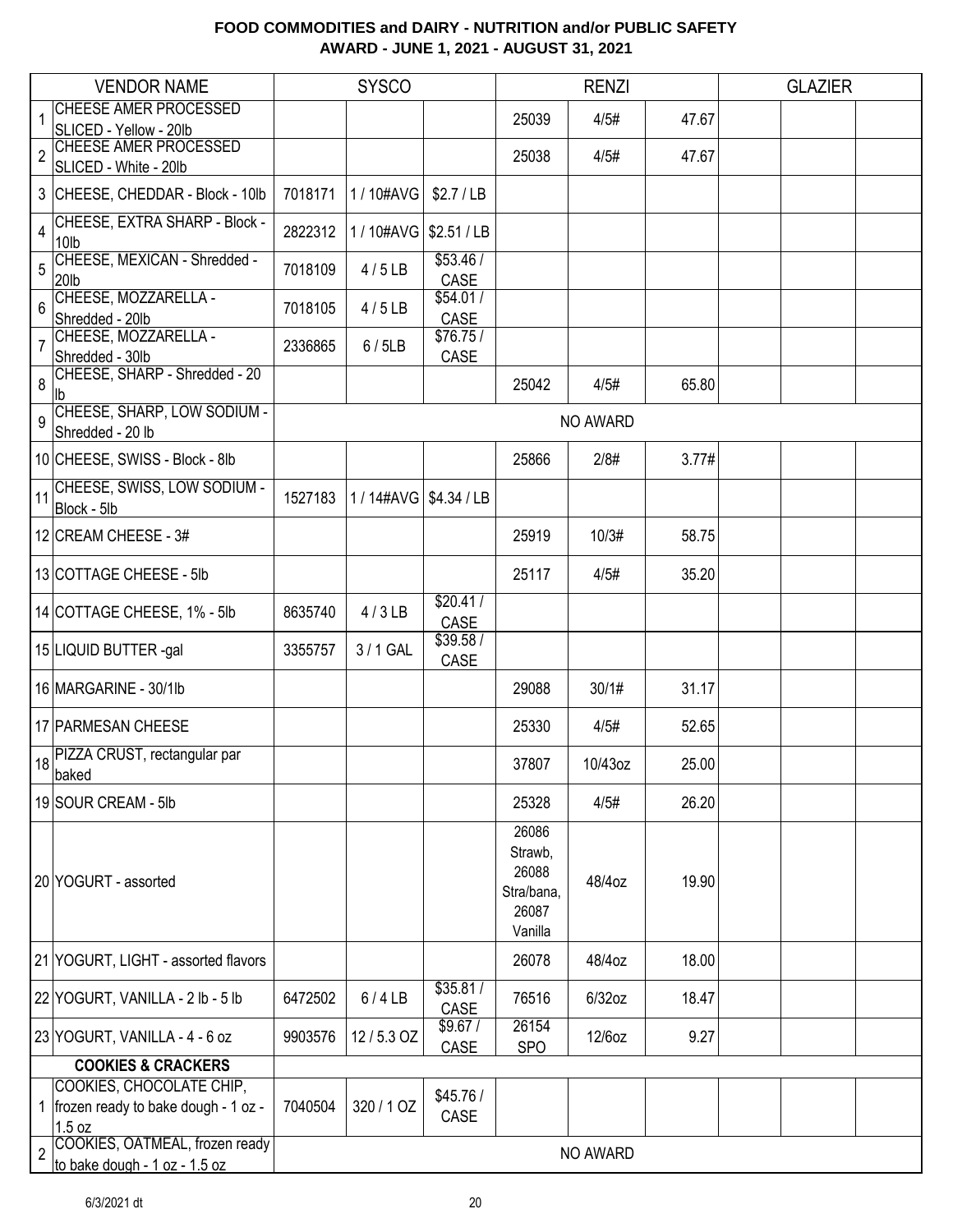|    | <b>VENDOR NAME</b>                                                                       |         | <b>SYSCO</b>   |                   | <b>RENZI</b>              |                         |       | <b>GLAZIER</b> |  |
|----|------------------------------------------------------------------------------------------|---------|----------------|-------------------|---------------------------|-------------------------|-------|----------------|--|
|    | COOKIES, OATMEAL RAISIN,                                                                 |         |                |                   |                           |                         |       |                |  |
|    | 3   frozen ready to bake dough - 1 oz -<br>1.5 oz                                        |         |                |                   | 51466                     | 213/1.5oz               | 50.39 |                |  |
|    | <b>COOKIES, PEANUT BUTTER,</b><br>4   frozen ready to bake dough - 1 oz -<br>1.5 oz      | 7220346 | 213/1.5<br>OZ  | \$54.99/<br>CASE  |                           |                         |       |                |  |
| 5  | COOKIES, SUGAR, frozen ready to<br>bake dough - 1 oz - 1.5 oz                            |         |                |                   | 39988                     | 320/1oz                 | 38.81 |                |  |
|    | COOKIES, WHITE CHIP<br>6   MACADAMIAN NUT, frozen ready<br>to bake dough - 1 oz - 1.5 oz | 4689510 | 240/<br>1.33OZ | \$97.97 /<br>CASE | 51594<br><b>SPO</b>       | 213/1.5oz               | 53.97 |                |  |
|    | 7 FIG NEWTONS                                                                            |         |                |                   | 72051                     | 120/2oz                 | 46.48 |                |  |
|    | 8   FIG NEWTONS, individual package                                                      | 4220554 | 120/1 OZ       | \$43.62/<br>CASE  | 72024<br><b>SPO</b>       | 120/1oz                 | 39.20 |                |  |
| 9  | <b>GRAHAM CRACKERS, individual</b><br>package                                            |         |                |                   | 28125                     | 200/2ct                 | 23.55 |                |  |
| 10 | LORNA DOONE COOKIE,<br>individual package                                                |         |                |                   | 72022                     | 120/4ct 1oz             | 33.15 |                |  |
| 11 | SALTINE - KRISPY, individual<br>package                                                  |         |                |                   | 73314                     | 500/2ct                 | 18.45 |                |  |
| 12 | <b>SALTINES UNSALTED TOPS,</b><br>individual package                                     | 4114914 | 300 / 2 PK     | \$18.41/<br>CASE  |                           |                         |       |                |  |
| 13 | SUGAR FREE COOKIE, Chocolate,<br>individual package                                      |         |                |                   | 32509                     | 106/.75oz               | 33.78 |                |  |
| 14 | SUGAR FREE COOKIE, Lemon,<br>individual package                                          |         |                |                   | 32510                     | 106/.75oz               | 33.78 |                |  |
| 15 | <b>SUGAR FREE COOKIE, Short</b><br>Bread, individual package                             | 3294980 | 120 / 8 CT     | \$58.31/<br>CASE  |                           |                         |       |                |  |
|    | <b>MISC</b>                                                                              |         |                |                   |                           |                         |       |                |  |
|    | 1 COFFEE, REGULAR - 2 oz                                                                 |         |                |                   | 71021                     | 84/2oz                  | 59.05 |                |  |
|    | 2 COFFEE, DECAF - 2 oz                                                                   |         |                |                   | 71216                     | 84/2oz                  | 68.74 |                |  |
|    | 3 BAGEL, PLAIN WHITE                                                                     |         |                |                   | 40057                     | 72/3oz                  | 17.85 |                |  |
|    | 4 BAGEL, WHOLE WHEAT                                                                     | 6571634 | 12/6 CT        | \$19.76/<br>CASE  |                           |                         |       |                |  |
| 5  | <b>BLACK PEPPER SHAKER -</b><br>disposable                                               |         |                |                   | 67190                     | 48/1.5oz                | 44.20 |                |  |
|    | 6 BREAD STICKS - WHOLE WHEAT                                                             |         |                |                   |                           | NO AWARD                |       |                |  |
|    | 7   GARLIC BREAD - BUTTERTOP                                                             |         |                |                   | 51399                     | 12/10oz                 | 24.55 |                |  |
|    | 8 GLUTEN FREE - BAGELS, asst                                                             |         |                |                   | 51171                     | 24/3.5oz                | 26.70 |                |  |
|    | 9 GLUTEN FREE - BREAD - 6/30 oz                                                          |         |                |                   | 10539                     | $6/24$ oz<br>MultiGrain | 48.49 |                |  |
|    | 10 GLUTEN FREE - BREAD - 12/14 oz                                                        |         |                |                   | 10377                     | 12/14oz                 | 59.99 |                |  |
| 11 | <b>GLUTEN FREE - FROZEN</b><br>SHERBERT, asst                                            |         |                |                   | 93577,<br>93578,<br>93580 | 96/4oz SPO              | 35.65 |                |  |
|    | 12 GLUTEN FREE - MUFFINS, asst                                                           |         |                |                   | 51170<br>Blueb            | 36/3oz                  | 42.04 |                |  |
|    | 13 HAMBURGER ROLL                                                                        | 124636  | 10 / 12 CT     | \$34.91/<br>CASE  |                           |                         |       |                |  |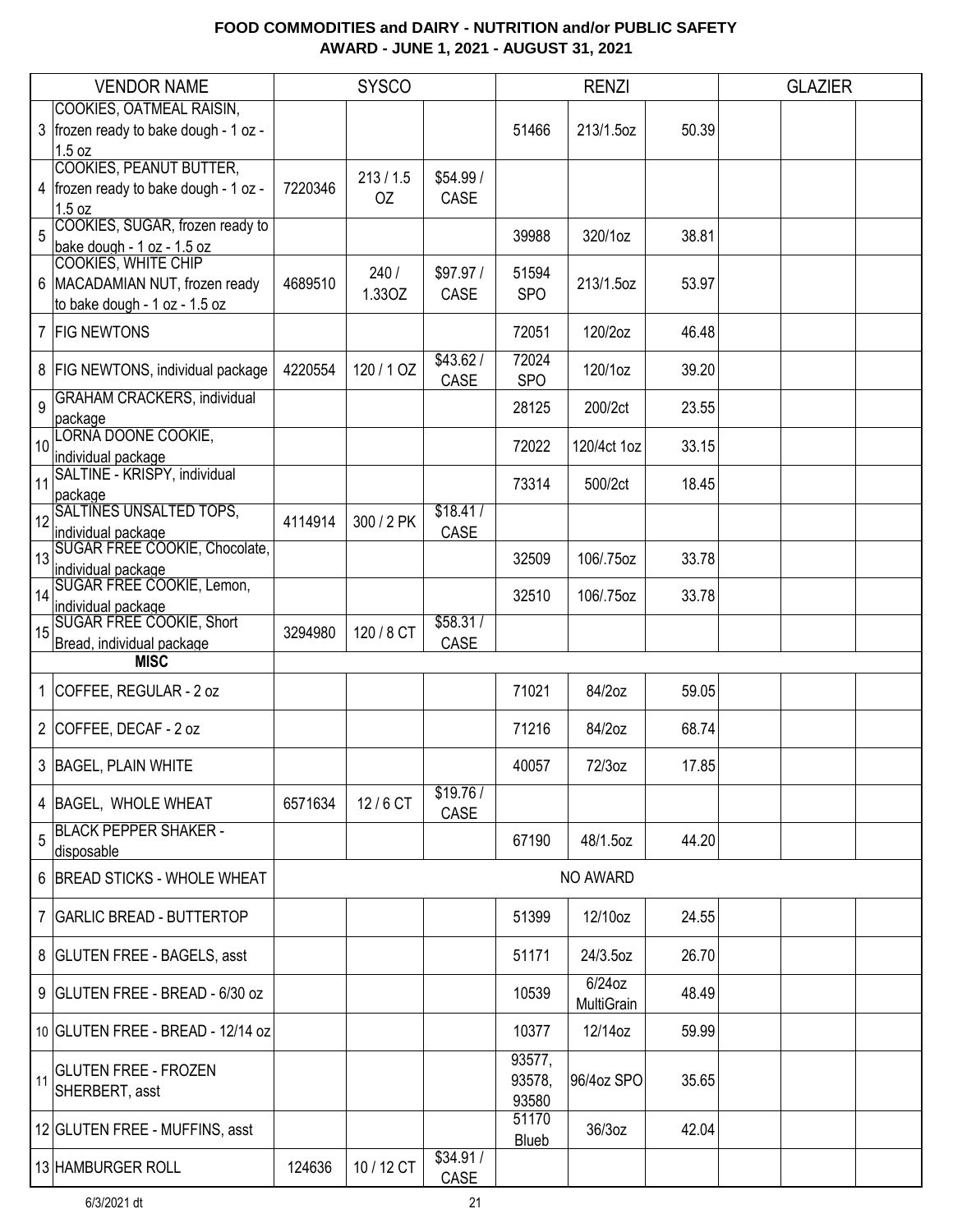|    | <b>VENDOR NAME</b>                             |         | <b>SYSCO</b> |                   |       | <b>RENZI</b> |       |       | <b>GLAZIER</b> |       |  |  |  |
|----|------------------------------------------------|---------|--------------|-------------------|-------|--------------|-------|-------|----------------|-------|--|--|--|
|    | 14 HOT DOG ROLL                                | 2496451 | 12 / 12 CT   | \$36.89/<br>CASE  |       |              |       |       |                |       |  |  |  |
|    | 15 KOSHER - BREAD                              |         |              |                   |       | NO AWARD     |       |       |                |       |  |  |  |
|    | 16 KOSHER - CHOW MEIN DINNER                   |         |              |                   |       | NO AWARD     |       |       |                |       |  |  |  |
|    | 17 KOSHER - CHICKEN DINNER                     | 5572989 | 6/13.50Z     | \$37.98 /<br>CASE |       |              |       |       |                |       |  |  |  |
|    | 18 KOSHER - CHICKEN LEG DINNER                 |         |              |                   |       | NO AWARD     |       |       |                |       |  |  |  |
|    | 19 KOSHER - COLD CUTS                          |         |              |                   |       | NO AWARD     |       |       |                |       |  |  |  |
|    | 20 KOSHER - FISH DINNER                        |         |              |                   |       | NO AWARD     |       |       |                |       |  |  |  |
|    | 21 KOSHER - POT ROAST DINNER                   |         | NO AWARD     |                   |       |              |       |       |                |       |  |  |  |
| 22 | KOSHER - SALISBURY STEAK<br><b>DINNER</b>      |         | NO AWARD     |                   |       |              |       |       |                |       |  |  |  |
|    | 23 KOSHER - SLICED CHEESE                      | 6697882 | 4/5LB        | \$50.86/<br>CASE  |       |              |       |       |                |       |  |  |  |
| 24 | KOSHER - SPAGHETTI &<br><b>MEATBALL DINNER</b> | 5574410 | 6/13 OZ      | \$37.82/<br>CASE  |       |              |       |       |                |       |  |  |  |
|    | 25 KOSHER - TURKEY DINNER                      | 5735756 | 6/12 OZ      | \$37.84/<br>CASE  |       |              |       |       |                |       |  |  |  |
|    | 26 READY MADE BISCUITS - 3"                    |         |              |                   | 36832 | 100/2oz      | 25.55 |       |                |       |  |  |  |
|    | 27 READY MADE BISCUITS - 2"                    |         |              |                   | 36843 | 105/2"       | 21.45 |       |                |       |  |  |  |
|    | 28 SALT SHAKER - disposable                    |         |              |                   | 67189 | 48/4oz       | 12.75 |       |                |       |  |  |  |
|    | 29 SPRAY COATING (pan)                         |         |              |                   | 66423 | 6/17oz       | 17.48 |       |                |       |  |  |  |
|    | 30 TORTILLA CHIPS                              |         |              |                   | 60054 | 3/2#         | 10.35 |       |                |       |  |  |  |
|    | 31 TORTILLA SHELLS                             |         |              |                   | 60052 | 200/5.25"    | 12.94 |       |                |       |  |  |  |
|    | <b>MILK</b>                                    |         |              |                   |       |              |       |       |                |       |  |  |  |
|    | 1 WHOLE MILK - gal                             | 7132587 | 4/1280Z      | \$19.58/<br>CASE  |       |              |       | 01001 | 4/gal          | 15.88 |  |  |  |
|    | 2 WHOLE MILK - 1/2 gal                         | 2557460 | 6 / .5GAL    | \$15.68/<br>CASE  |       |              |       | 1290  | 9/cs           | 17.91 |  |  |  |
|    | 3 WHOLE MILK - 8 oz                            |         |              |                   | 25213 | 50 /1/2pint  | 19.17 | 1962  | 50/cs          | 16.00 |  |  |  |
|    | 4 SKIM MILK - 1/2 gal                          | 2543767 | 12/1 QT      | \$14.84/<br>CASE  |       |              |       |       |                |       |  |  |  |
|    | 5 SKIM MILK - 8 oz                             |         |              |                   | 25214 | 50 /1/2pint  | 14.35 | 3962  | $50$ / $cs$    | 13.09 |  |  |  |
|    | $6$ 2% MILK - 8 oz                             |         |              |                   | 25215 | 50 /1/2pint  | 17.30 |       |                |       |  |  |  |
|    | 7   1% MILK - 1/2 gal                          |         |              |                   | 25458 | 9 / 1/2 Gal  | 28.60 | 4029  | 9/cs           | 15.93 |  |  |  |
|    | 8 1% MILK - 8 oz                               |         |              |                   | 25246 | 50/1/2pint   | 15.29 | 4962  | $50$ / $cs$    | 13.00 |  |  |  |
|    | 9 CHOCOLATE MILK - 1% - 8 oz                   | 6355857 | 18/80Z       | \$20.46/<br>CASE  |       |              |       |       |                |       |  |  |  |
|    | 10 LACTATE FAT FREE - 8 oz                     | 7151523 | 12/8 OZ      | \$6.97/<br>CASE   |       |              |       |       |                |       |  |  |  |
|    | 11 LACTOSE MILK - 8 oz                         | 7151523 | 12/8 OZ      | \$6.97/<br>CASE   |       |              |       |       |                |       |  |  |  |
|    | 12 SILK SOY MILK, VANILLA - 8 oz               |         |              |                   | 25226 | 18/8oz       | 16.79 |       |                |       |  |  |  |